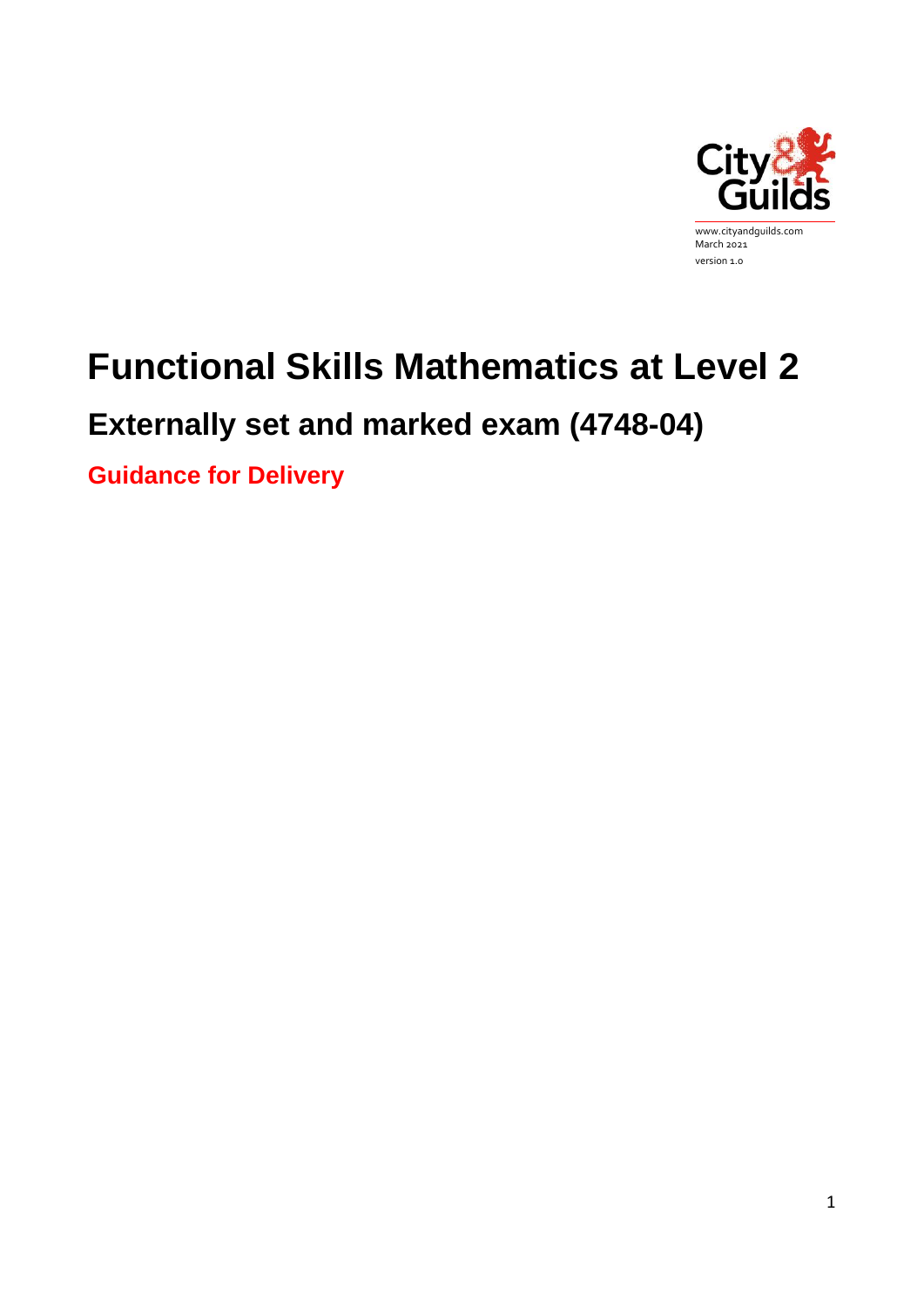# Contents

| 2.                       | Understanding the Functional Skills Mathematics Subject content  3 |  |
|--------------------------|--------------------------------------------------------------------|--|
| 3 <sub>1</sub>           |                                                                    |  |
| <u>4.</u>                |                                                                    |  |
| $\underline{5}$ .        |                                                                    |  |
| 6.                       |                                                                    |  |
| $\underline{\mathbf{Z}}$ |                                                                    |  |
| 8.                       |                                                                    |  |
| 9.                       |                                                                    |  |
| <u>10.</u>               |                                                                    |  |
| 11.                      |                                                                    |  |
| 12.                      |                                                                    |  |
|                          |                                                                    |  |

# **Appendix 1 Amplification of Subject content**

**Appendix 2 Test Specifications**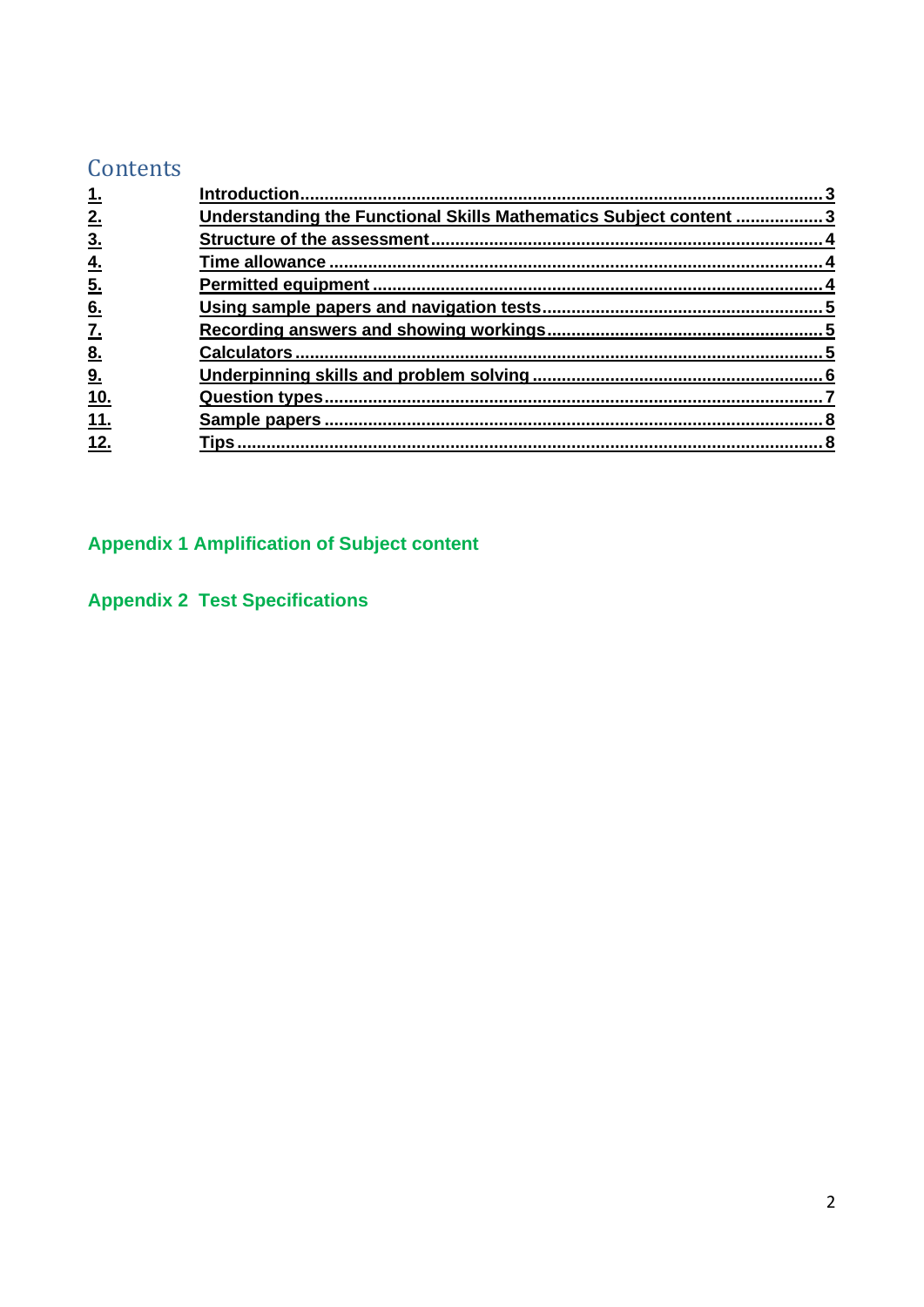# <span id="page-2-0"></span>**1. Introduction**

The following document is intended to support tutors with the delivery of the post 2019 Functional Skills Mathematics qualification at Level 2.

This Guidance for Delivery must be read in conjunction with the

• 4748-04 City & Guilds [Level 1 & 2 Functional Skills Mathematics Qualification](https://www.cityandguilds.com/qualifications-and-apprenticeships/skills-for-work-and-life/english-mathematics-and-ict-skills/4748-functional-skills#tab=documents)  [Handbook](https://www.cityandguilds.com/qualifications-and-apprenticeships/skills-for-work-and-life/english-mathematics-and-ict-skills/4748-functional-skills#tab=documents) which contains the DfE Subject content for Functional Skills Mathematics

# <span id="page-2-1"></span>**2. Understanding the Functional Skills Mathematics Subject content**

All current Functional Skills Mathematics qualifications (regardless of awarding organisation) are derived from Subject Content published in 2018 by the Department for Education (DfE).

The Subject Content for Level 2 have been incorporated into City & Guilds' Functional Skills qualification handbook (along with the assessment weightings and other aspects of the qualification specifications); nevertheless, the original DfE document can also be found on the [Functional Skills \(4748\) qualification documents webpage.](https://www.cityandguilds.com/qualifications-and-apprenticeships/skills-for-work-and-life/english-mathematics-and-ict-skills/4748-functional-skills)

At Level 2, candidates are required to demonstrate a sound grasp of the mathematical skills set out in the Subject Content Statements (SCS1-28), as well as the ability to recognise and obtain mathematical solutions to complex problems in the workplace and other real life situations.

The Level 2 subject content subsumes **all** of the levels below, so it is important that teachers/tutors preparing candidates for Level 2 are also familiar with the requirements at Entry 1, Entry 2, Entry 3 and Level 1

There is a broad emphasis on work-based contexts and financial literacy within all Functional Skills Mathematics exams at levels1and 2, although these are not specific to any particular vocational sector.

The subject content is split into three areas:

- using numbers and the number system;
- using common measures, shape and space;
- handling information and data / statistics.

There is naturally much overlap between each of these and drawing on different areas should be encouraged when preparing candidates for assessment.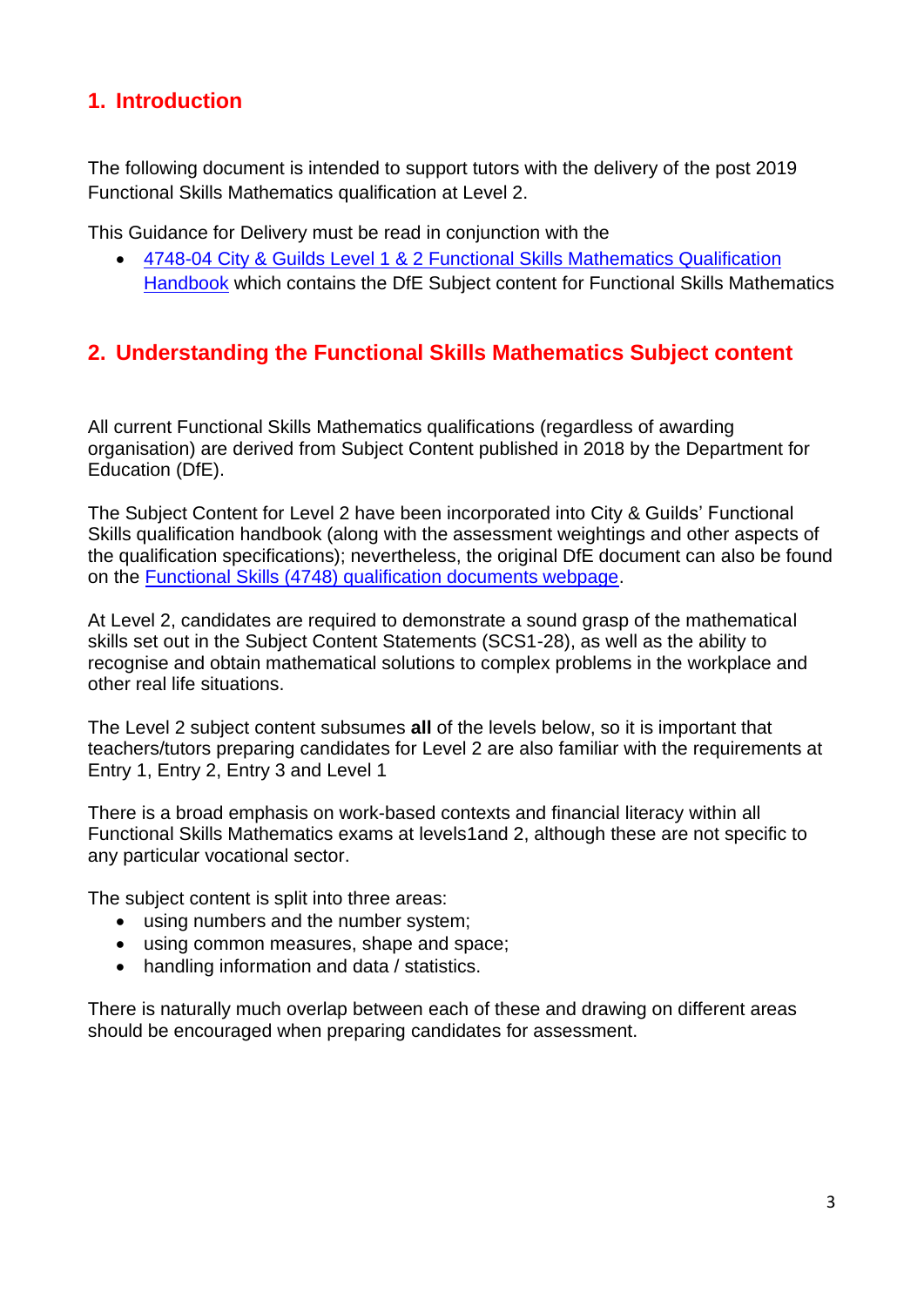# <span id="page-3-0"></span>**3. Structure of the assessment**

Level 2 Functional Mathematics papers comprise two sections: a short section where the use of a calculator is not permitted and a longer section in which a calculator is permitted. Within both sections there are context-free questions testing underpinning skills and knowledge and there are problem solving questions requiring candidates to tackle problems in more complex contexts, ie, problems requiring a multistep process, some planning and working through at least two connected steps.

Candidates will be required to analyse the problems to decide suitable approaches, tackle the problems, achieve solutions and explain findings. Problem-solving questions will account for 75% of the marks on each paper.

The exams are available in two formats, both available 'on demand':

- On-screen (via the e-volve system)
- a paper-based test

As the examination is summative, candidates should only be entered for the examinations once they have completed a period of learning and have successfully completed practice papers.

# <span id="page-3-1"></span>**4. Time allowance**

The total time allowance for Functional Skills Mathematics at Level 2 is 1 hour and 45 minutes comprising.

- Section 1 (non-calculator) 25 minutes.
- Section 2 (calculator permitted) 1 hour and 20 minutes.

# <span id="page-3-2"></span>**5. Permitted equipment**

The following are **not permitted**:

- A calculator is not permitted in Section 1.
- A protractor is not permitted at Level 2.

For the paper-based exams, candidates will need:

| Level 2 | $\bullet$ | – Pen                         |
|---------|-----------|-------------------------------|
|         | $\bullet$ | Pencil                        |
|         | $\bullet$ | Eraser                        |
|         |           | $\bullet$ 30 cm ruler         |
|         |           | • Calculator (Section 2 only) |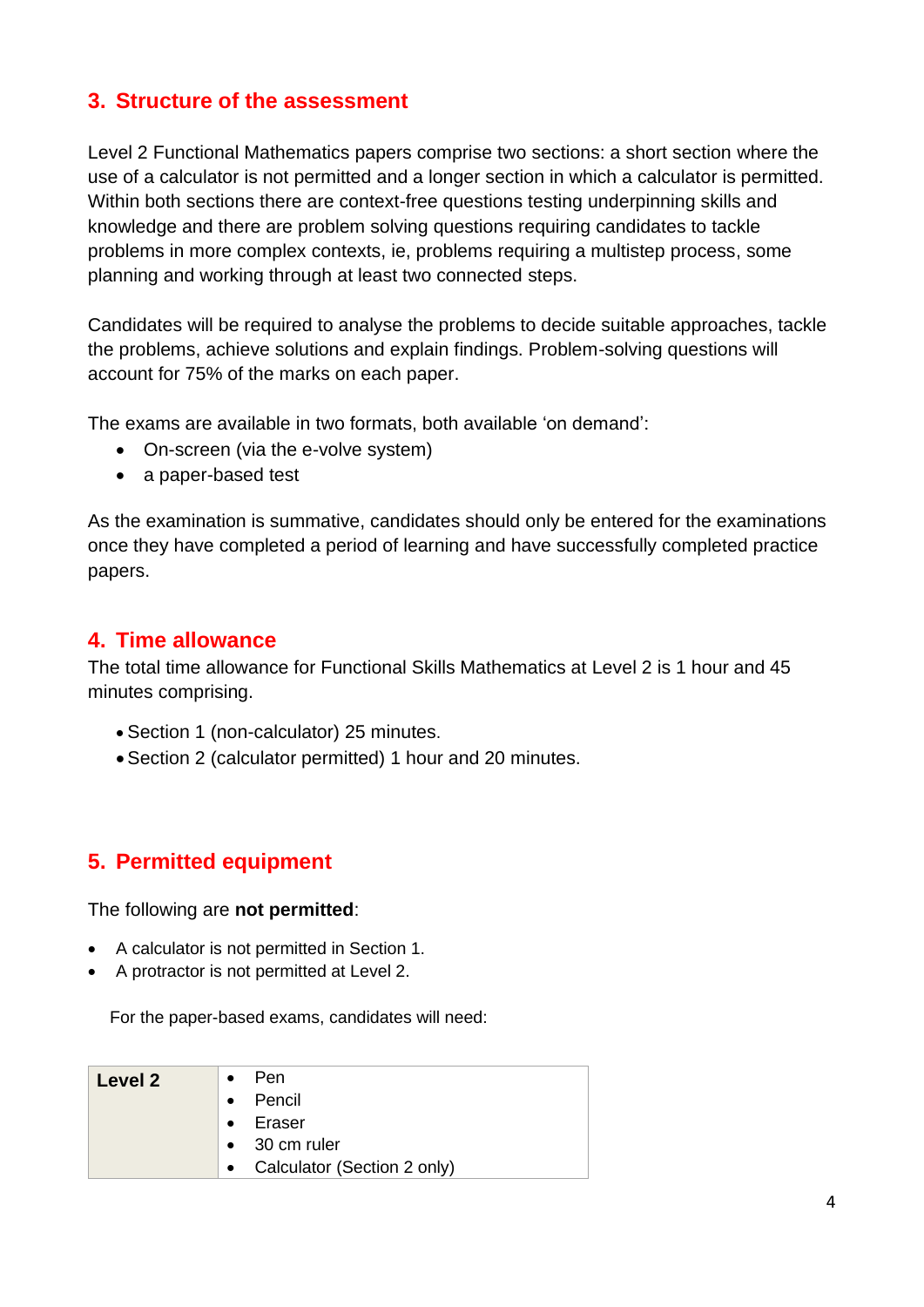# <span id="page-4-0"></span>**6. Using sample papers and navigation tests**

Candidates should be given plenty of opportunity to familiarise themselves with the format and structure of these assessments before attempting a live exam. A range of sample papers are available to facilitate this – in both PDF format (where candidates intend to complete a paper-delivered live exam) and in our OpenAssess platform to simulate the onscreen testing environment (where candidates intend to take their live exam via the evolve system). Mark schemes can be found alongside the PDFs, although the on-screen format sample tests have the same content.

Familiarisation with the on-screen layout (eg work/answer boxes) and tools (eg graph/chart/table creators) is especially important where candidates are preparing to use the e-volve system.

In addition to the 'full test' on-screen samples, there is a familiarisation test that enables candidates to practise using these. Practice with options 1 (calculator and work box), 5 (table), 7 (diagram), 8 - 11 (charts and graphs) will be of particular value to candidates at level 2.

# <span id="page-4-1"></span>**7. Recording answers and showing workings**

In all cases candidates must ensure they record their answers in the spaces provided (on paper or on-screen); they should also show their workings where a space is provided for this (especially if the question is worth more than one mark), as this may enable them to access 'compensation marks' if their final answer is incorrect.

# <span id="page-4-2"></span>**8. Calculators**

Candidates are only permitted to use a calculator during Section 2 of the exam.

The on-screen (e-volve) system has a inbuilt calculator that candidates are only able to access once they have completed Section 1 and move on to Section 2.

In the case of paper-delivered exams, access to a calculator must be controlled/monitored by the invigilator; we do not specify any particular type of calculator, and than that it should be non-programmable hand-held non-programmable calculator (excluding mobile phones or other devices with access other other data/application) may be used. . Candidates may use a scientific calculator but a basic calculator is sufficient.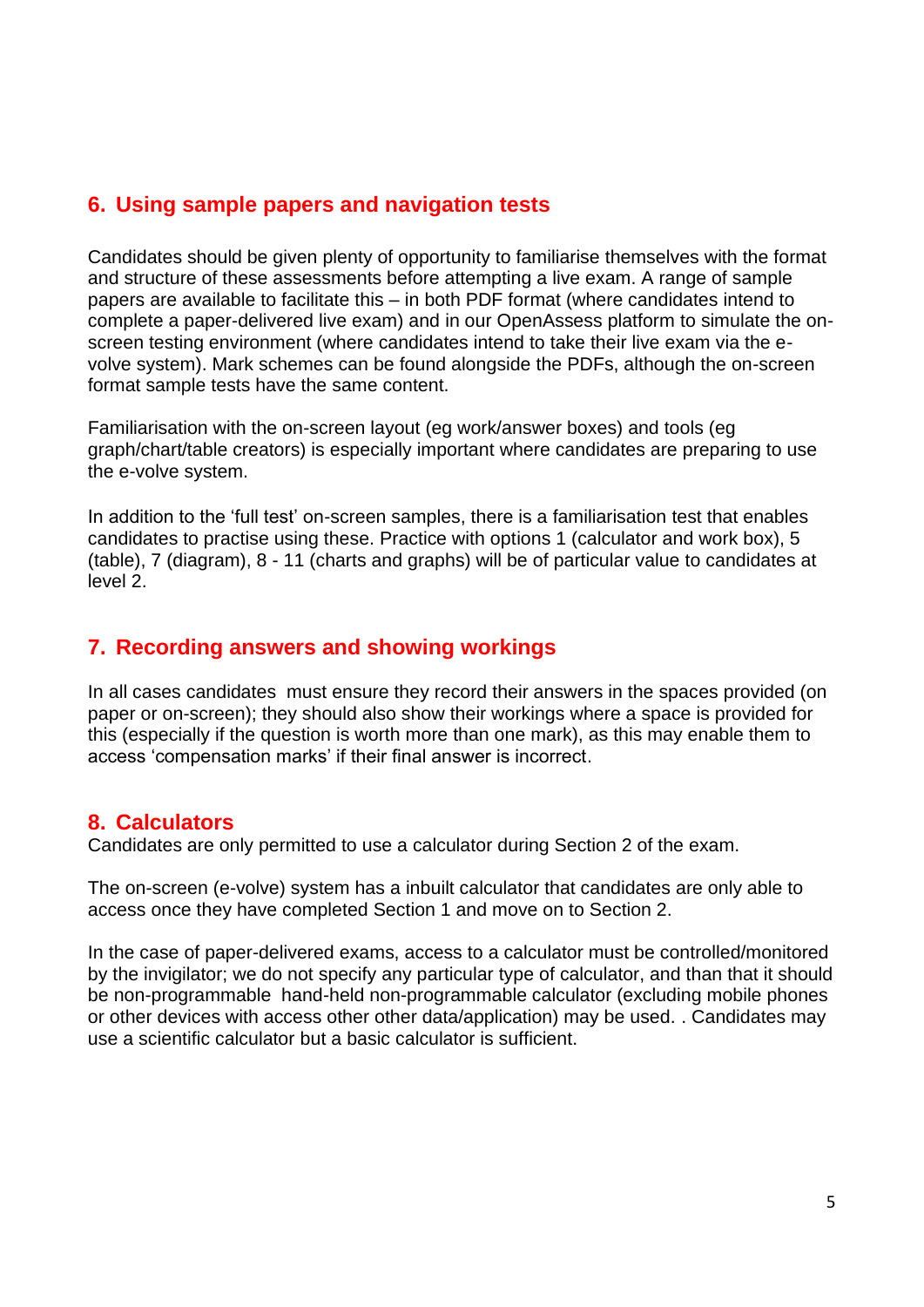# <span id="page-5-0"></span>**9. Underpinning skills and problem solving**

Both Section 1 and Section 2 contain a balance of problem solving and underpinning skills questions.

| <b>Section</b>             | <b>Marks</b>           |                            |              |  |  |
|----------------------------|------------------------|----------------------------|--------------|--|--|
|                            | <b>Problem solving</b> | <b>Underpinning skills</b> | <b>Total</b> |  |  |
| - non-calculator           |                        | 10                         | 15           |  |  |
| $2$ – calculator permitted | 40                     |                            | 45           |  |  |

Overall 25% of the marks will be for Underpinning skills and 75% for problem solving.

### **Underpinning skills questions**

The first 10 marks in Section 1 and the first 5 marks in Section 2 are for underpinning skills. These questions will normally have no context or a very limited context and minimal reading demand. They are designed to assess standard mathematical processes for the level.

### **Problem-solving questions**

The final 5 marks in Section 1 and the final 40 marks of Section 2 assess problem solving. Each question will be a single realistic problem based on a topic that (some) people might reasonably meet in everyday life or work. They will not be specific to a particular vocational area of job role.

The Functional Skills Mathematics Subject Content defines a problem as

- having **little or no scaffolding**: there is little guidance given to the student beyond a start point and a finish point. **Questions do not explicitly state the mathematical process(es) required** for the solution.
- The **information is not given in mathematical form or in mathematical language**; or there is a need for the results to be interpreted or methods evaluated, for example, in a real-world context.

Candidates will be expected to choose an appropriate approach and methods as well as carry out calculations. They will also be given opportunities to interpret information.

#### **Introduction to questions.**

In order to tackle questions, candidates need to carefully access the instructions given in the introduction and select relevant data from the data given. A number of candidates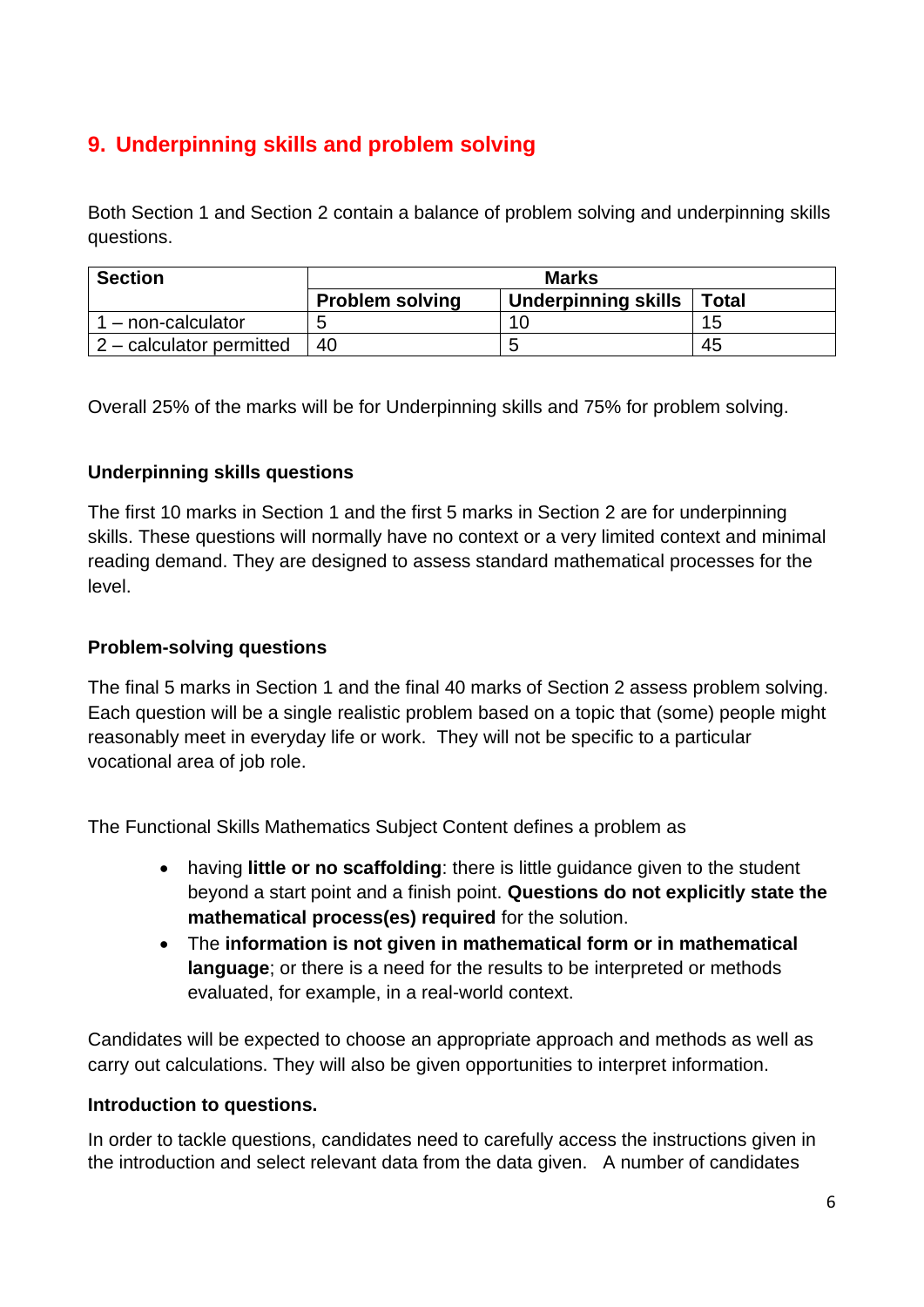appear to neglect to read the detail of the requirements of each question and its overall purpose, and some clearly failed to access all required data (information given, e.g. in tables or charts, will be there for the purpose of answering the question), with some candidates completely ignoring given data.

**Format.** Problem-solving questions will generally not have specific instructions that give the method like 'Work out the total cost.' or 'What is the volume of paint required?' or 'Work out the mean and range of the data'

The challenge for candidates is to infer the calculations and method required to find a solution to a problem couched in terms such as:

*e.g. A business owner thinks his company has made more profit this year Figures provided for this year and last year. Is he correct? Explain your answer.*

*e.g. A student has an interview at 4:15. She needs to know what time to leave home. Timetables and travel times on different transport provided. Decide which travel options are best for her. Explain your decisions.*

*e.g. A manager of a call centre installs a new rota system. She expects the change to improve the average time taken to deal with calls and the consistency across the staff. Data provided for different staff before and after changes. Did the changes improve staff performance? Explain your decision.* 

Candidates will be expected to choose an appropriate approach and methods as well as carry out calculations. They will also be given opportunities to interpret information.

# <span id="page-6-0"></span>**10. Question types**

Each paper contains a mixture of 'fixed response' questions (where there is one correct answer) and 'open response' (which might include a number of steps and range of appropriate responses).

Some of the fixed response questions are multiple choice in format, whereas others will be looking for candidates to provide a specific answer.

Some of the open response questions will involve

- producing an appropriate graphical or tabular representation
- providing an explanation or rationale for the answer given.

**Drawing graph/chart items** Where a candidate is required to construct a chart or graph OR diagram, they will have to choose titles and axis labels; choose a suitable scale and plot bars or lines.

**Drawing diagram items** A paper may require the candidate to draw a diagram instead of a graph or chart.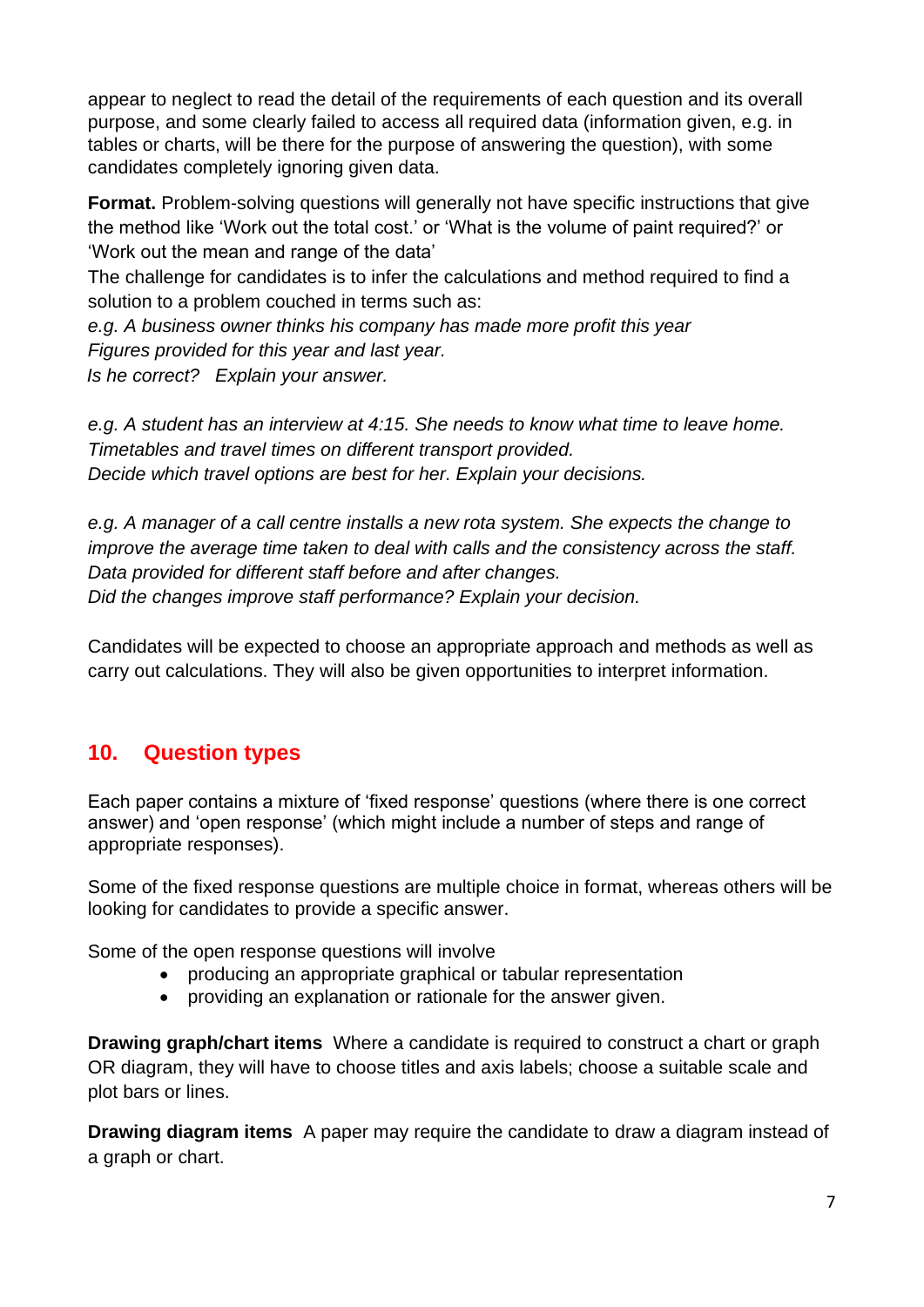It is strongly recommended that candidates taking the E-volve papers practise drawing charts, graphs and diagrams with the online tools in advance of sitting the paper.

# <span id="page-7-0"></span>**11. Sample papers**

Sample assessments can be found on the City & Guilds website at the following link:

[www.cityandguilds.com/what-we-offer/centres/maths-and-english/functional-skills](http://www.cityandguilds.com/what-we-offer/centres/maths-and-english/functional-skills)

# <span id="page-7-1"></span>**12. Tips**

# **Subject content**

Centres should be aware of all the detailed subject content specified for Level 2 in the DfE Subject content document [\(DfE Subject content functional skills: Mathematics\)](https://assets.publishing.service.gov.uk/government/uploads/system/uploads/attachment_data/file/684807/Functional_Skills_Subject_Content_Mathematics.pdf) and be aware that Level 2 content also subsumes all level content below Level 2.(see appendix 2)

Particular attention is drawn to the following significant 'upgrading' from previous Level 2 specifications (numbers refer to DfE Subject content):

19. Use coordinates in 2-D, positive and negative, to specify the positions of points

- 21. Draw 3-D shapes to include plans and elevations
- 22. Calculate values of angles and/or coordinates with 2-D and 3-D shapes
- 24. Estimate the mean of a grouped frequency distribution from discrete data

26. Work out the probability of combined events including the use of diagrams and tables including two-way tables

28.Draw and interpret scatter diagrams and recognise positive and negative correlation

## **General calculation issues**

Candidates must understand order of operations conventions (BIDMAS) and apply them to calculations. Online Candidates should be aware that the E-volve calculator currently does not automatically apply BIDMAS.

They must also be able to apply these rules when using formulae, including algebraic equations.

Candidates should use estimation and approximation techniques when required, including checking calculations.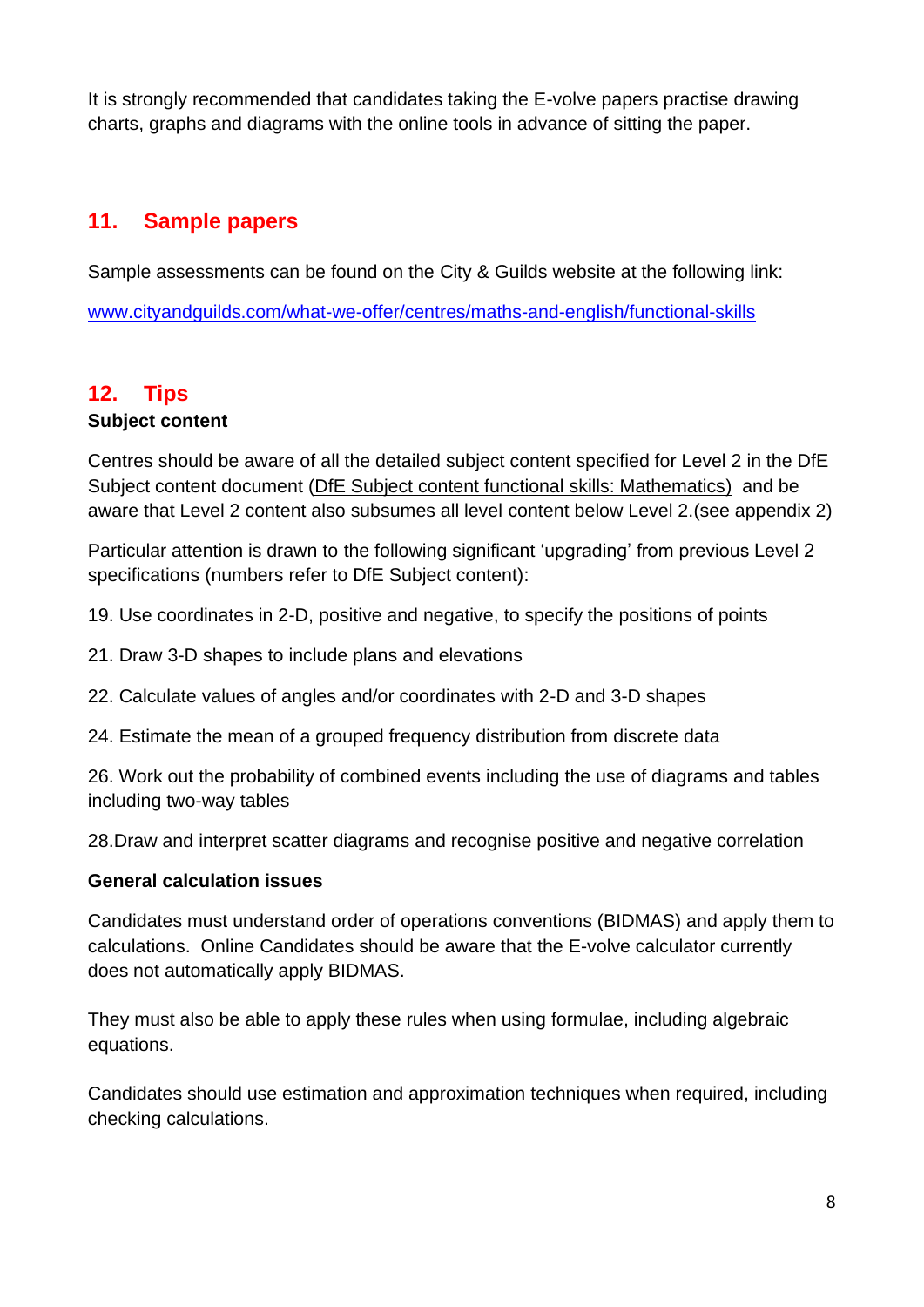# **Explanations / comments needed for problem solving questions**

Problem solving questions may specify a requirement for explanation (comments). Candidates must be aware that, although marks will be awarded for relevant calculations, full marks will require suitable explanation using their results, preferably with reference to numerical values calculated: The explanation should link with (refer back to) the problem stated. Simple explanations are all that is required.

*e.g. (1) Problem: a man wants to buy the best value paint*

*Result of calculation: option A £19.00 option B £23.50*

*Answer: man should buy option A*

*Explanation: option A is cheaper by £4.50*

*e.g., (2) Problem: a holiday maker wants to choose the warmest place to go*

*Result of calculation: mean temperature for place A is 26°C and place B is 19°C* 

*Answer: she should choose place A*

*Explanation: A is warmer than B average temperature for A is 26°C > 19°C for B* 

Candidates must also be prepared to explain why a given answer is sensible (or not) based on mathematical process/understanding rather than calculated results.

*e.g. a student works out that the average temperature in Manchester for December is 65°C*

*Response: The answer is not sensible, 65°C is far too high*

*e.g. recognise whether an interpretation of data presented as a chart is accurate*

*e.g. recognise whether (or not) appropriate amounts or units are used (65ml will not fill a swimming pool; 100m is too big for the width of a door)*

Candidates should be taught the distinction between averages and range and how to use each in explanations in context.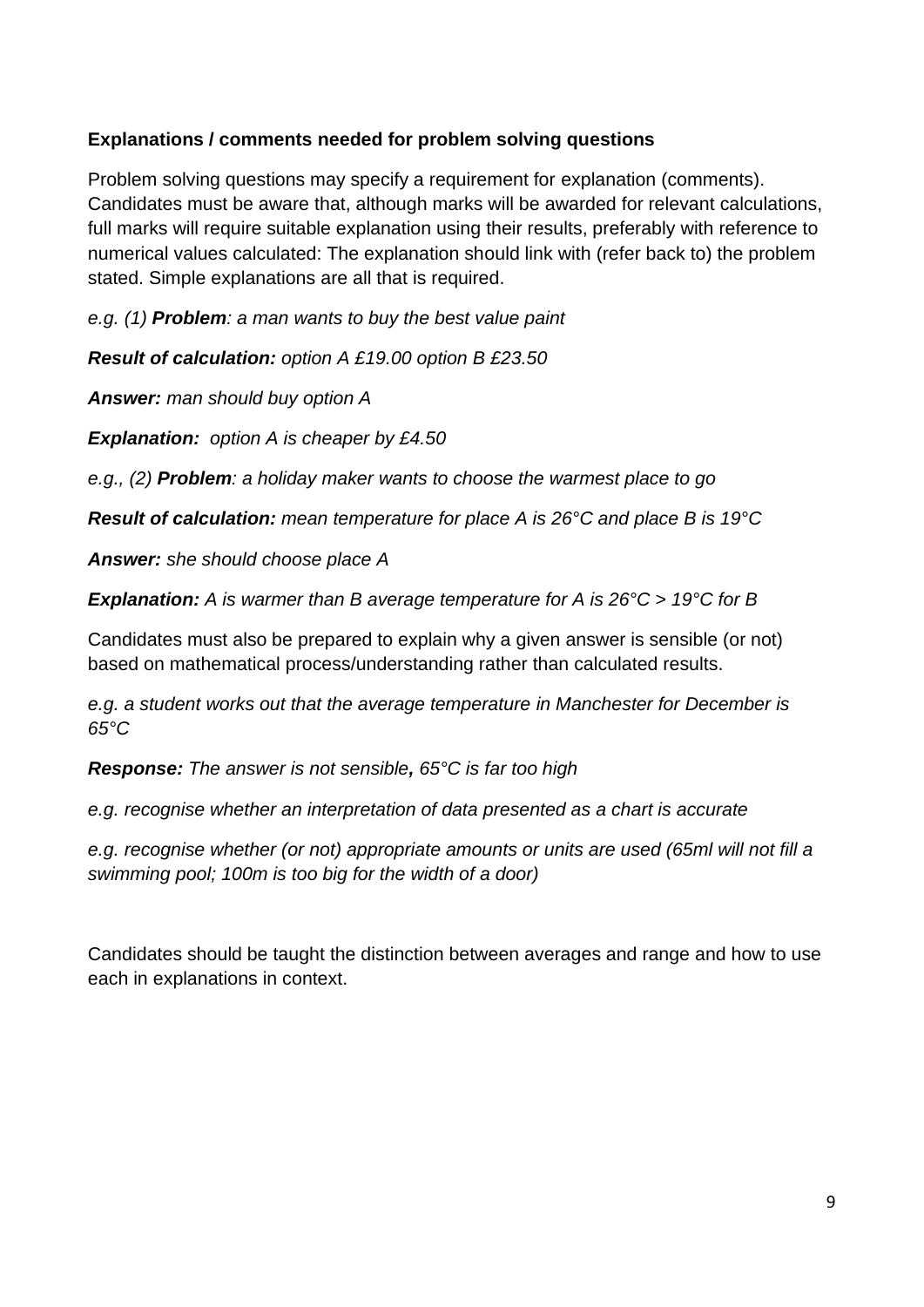### **Presentation of results / workings**

The importance of showing working on the assessments, ie to show calculations and methods used, should be stressed, particularly so that potential compensation marks, in the event of incorrect answers, are accessible to the candidate. This should be emphasised to online candidates who may use 'pencil and paper' methods initially to formulate their solutions.

Candidates need to understand the use of scales in scale diagrams and be prepared to construct scale diagrams, including plans and elevations.

Candidates should be taught to use a variety of presentation methods to summarise results, including graphs, charts and tables. They must understand that a table is not a chart (and vice versa). Summary tables should be systematically constructed to include rows and columns with appropriate headings.

Level 2 candidates must be prepared to construct scattergraphs and to draw and understand trend lines.

Additionally they may require presentation methods listed in the Level 1 subject content (27), ie line graphs, bar charts and pie charts.

Candidates who choose to access assessment online need to be prepared not only in terms of the prescribed Functional Skills Specification, but also in terms of using the Evolve platform. They must be well practised in the use of the presentation tools (tables, diagrams, charts and graphs) including how to insert sufficient text, keys and the use of sensible scales.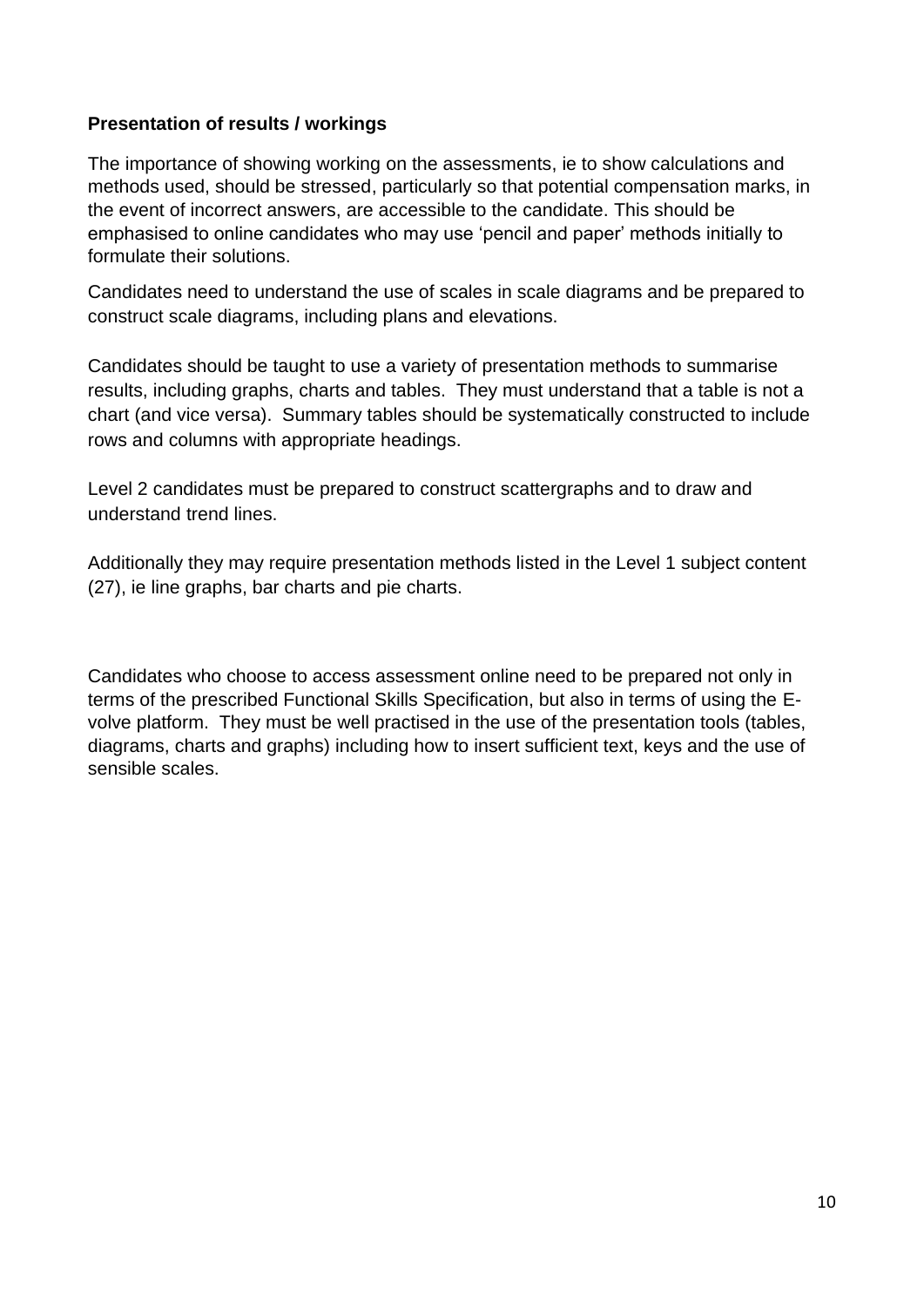# **Appendix 1 Amplification of Subject content**

# **1.1 Overview of Level 2 Functional Mathematics Subject Content**

Centres should use the outline presented below in conjunction with the subject content statements (SCS).

# Use of numbers and the

# number system

*Students at Level 2 are expected to be able to use numbers of any size; read, write and make use of positive and negative integers of any size; use, order and compare integers, fractions, decimals, percentages and ratios as well as recognise the value of a digit in any whole or decimal number. They can use numerical and spatial patterns for a purpose and calculate with, and convert between, numbers written as fractions, decimals, percentages and ratios.* 

# Use of measures, shape and space

*Students at Level 2 are expected to be able to handle relationships between measurements of various kinds, use angles and coordinates when involving position and direction and make use of geometric properties in calculations with 2- D and 3-D shapes and understand the relationships between them.*

# Handle information and data*:*

*Students at Level 2 are expected to be able to construct, interpret and evaluate a range of statistical diagrams. They can calculate and interpret probabilities. They can calculate, analyse, compare and interpret appropriate data sets, tables, diagrams and statistical measures such as common averages (mean, median, mode) and spread (range), and use statistics to compare sets of data. They can identify* 

# Solving mathematical problems and decision making

*Students at Level 2 are expected to be able to use knowledge and skills to recognise and obtain a solution or solutions to a complex problem. A complex problem is one which requires a multistep process, typically requiring planning and working through at least two connected steps or processes. Individual problems are based on a combination of the knowledge and/or skills from the mathematical content areas (number and the number system; measures, shape and space; information and data). At Level 2 it is expected that the student will be able to address individual problems some of which draw upon a combination of all three mathematical areas and require students to make connections between those content areas.* 

*The context of individual problems at this level will require interpretation and analysis in order for the student to be able independently to identify and carry out an appropriate mathematical process or processes.*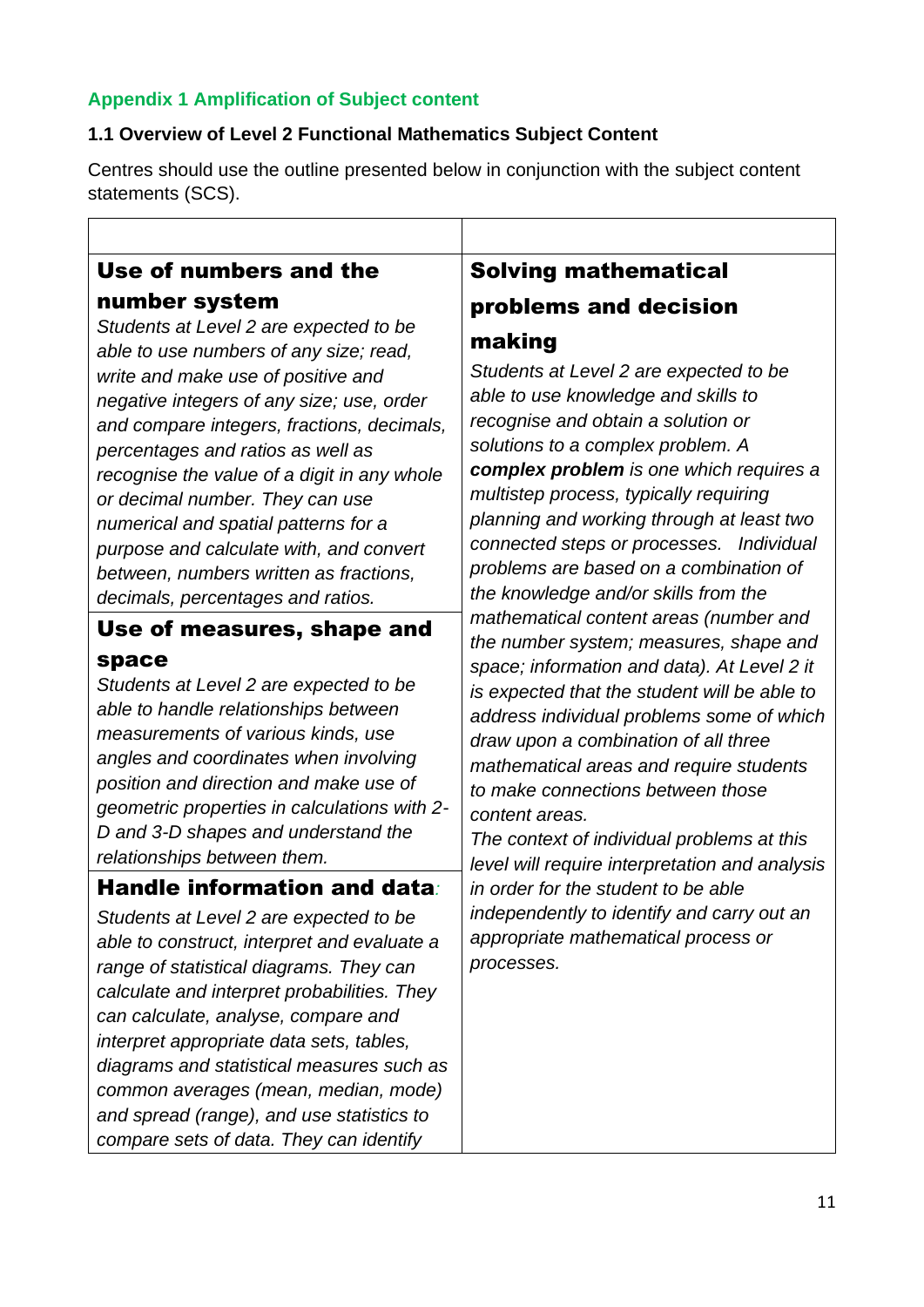*patterns and trends from data as well as recognise simple correlation.* 

# 1.2 Subject Content statements (SCS)

- **1. Read, write, order and compare positive and negative numbers of any size**
	- $\geq$  large and small numbers written as numbers, words or powers of 10 million (m) =  $10^6$  = 1 000 000 billion (bn) =  $10^9$  = 1000 000 000 (one thousand million as used in finance eg \$4bn)
	- $\triangleright$  put the following in increasing order: 3050 *three hundred and sixty two* 3x10<sup>3</sup> -351 0 -3
- **2. Carry out calculations with numbers up to one million including strategies to check answers including estimation and approximation.**
	- $\triangleright$  add, subtract, multiply, divide, use indices  $10^3$  x  $10^2$  =  $10^5$  (=100 000)  $10^3$  +  $10^2$  = 1100
	- $\geqslant \frac{1}{2}$  $\frac{1}{3}$  x 21 is 21 ÷ 3
	- $\triangleright$  round numbers to the nearest 1, 10, 100, 1000 15 to nearest  $10 = 20$ . 2.6 to the nearest  $1 = 3$
	- $\triangleright$  understand when rounding up and rounding down is appropriate eg round up 14.6 to 15 (rolls of wall paper) e.g. round down (truncation)
	- $\ge$  check by approximation eg 25 x 50 = 1250 checks 24 x 48 = 1152
	- $\ge$  check by reverse calculation eg 1152  $\div$  48 = 24 checks 24 x 48 = 1152

# **3. Evaluate expressions and make substitution in given formulae in words and symbols.**

- $\triangleright$  simple algebraic equations  $a + 2b^2 = 36$  what is b if  $a = 4$  (b = 4)  $3xy = 12$  what is y if  $x = 4$  (y = 1)
- $\triangleright$  know the difference: xy (represents x multiplied by y) is not same as x+y (x added to y)

and similarly 2y is 2 multiplied by y and  $\frac{y}{2}$  is the same as  $\frac{1}{2}y$  (y divided by 2)

 $\triangleright$  substitute values into formulae in symbols

eg  $V = \frac{\pi r^2 h}{r^2}$  $\frac{n}{3}$  for volume of cone



 $\triangleright$  substitute values into word formulae eg monthly payment  $=\frac{\text{total cost}+13.5\%}{\text{m solid of loss in mass}}$  $\frac{total\ cost + 13.370}{period\ of\ loan\ in\ months}$  for repayment of bank loan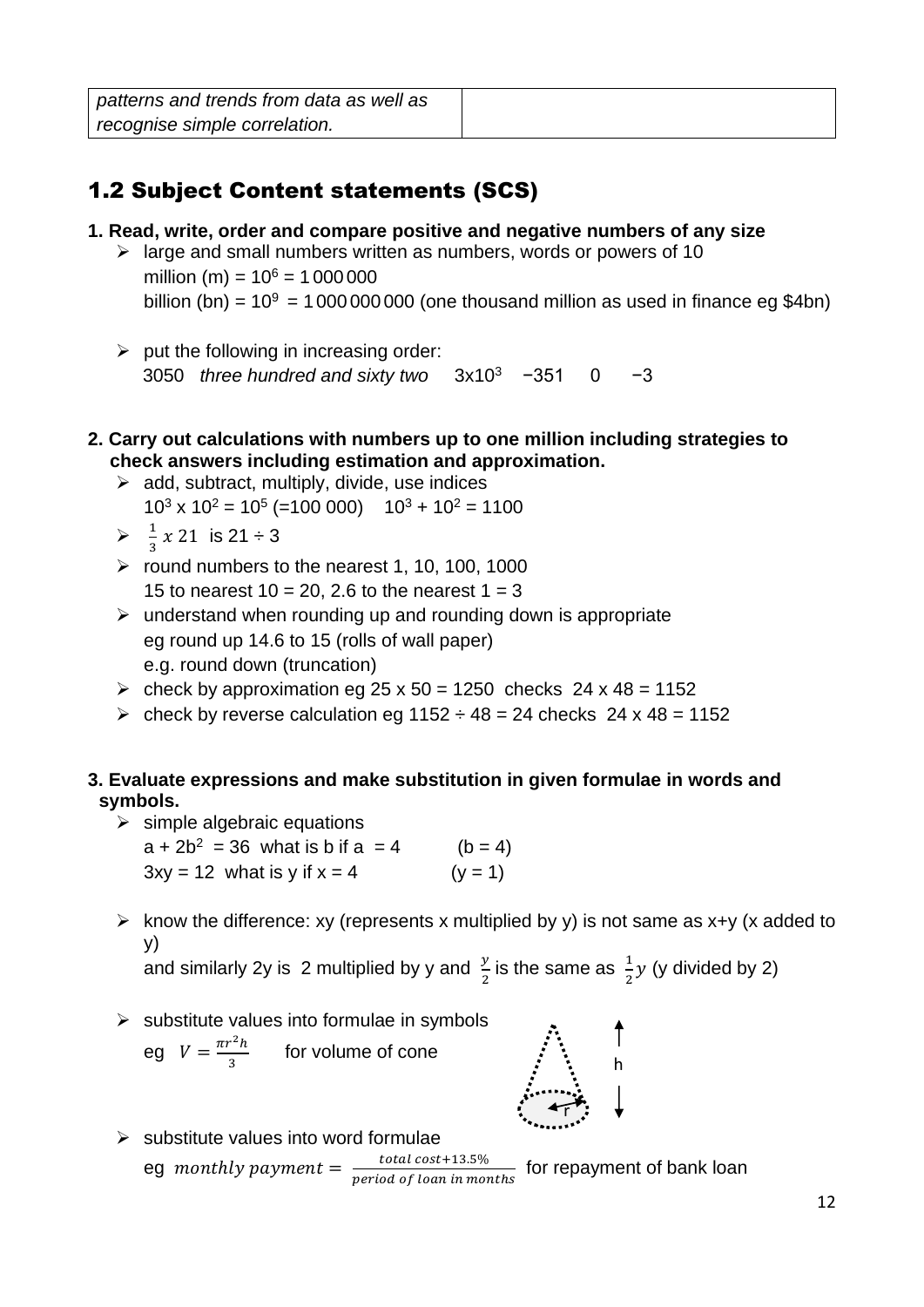### **4. Identify and know the equivalence between fractions, decimals and percentages**.

- > equivalence  $\frac{1}{10} = 10\% = 0.1 = 10^{-1} \frac{1}{10}$  $\frac{1}{100}$  = 1% = 0.01 = 10<sup>-2</sup>
- $\ge$  percentages as decimals 5% = 0.05 50% = 0.5
- > fractions as decimals eg  $\frac{3}{16} = 3 \div 16$  (on calculator) = 0.1875
- $\geq$  decimals rounded to given number decimal places (dp) eg 0.1875 to 2dp = 0.19
- > fractions expressed in simplest form  $\frac{44}{121} = \frac{4}{11}$ 11
- > put the following in decreasing order  $\frac{1}{30}$  0.3  $\frac{1}{30}$  $\frac{1}{300}$  33%

### **5. Work out the percentages of amounts and express one amount as a percentage of another**

- $\triangleright$  percentages of amounts 6% of 250 = 15 from 0.06 x 250 (calculator) or 250  $\div$  100 x 6 (non calculator)
- $\geq$  amount as a percentage of another 18 as a percentage of  $120 = 15%$

### **6. Calculate percentage change (any size increase and decrease) and original value after percentage change**

find price before VAT added =  $£600$ 

- ➢ percentage increase 200 increased by 40% = 280 from 200x 1.4 (derived from 1 + 0.4)
- ➢ percentage decrease 200 decreased by  $40\% = 120$  from 200 x 0.6 (derived from  $1 - 0.4$ )

from  $\frac{720}{120}$  x 100 = 600

 $\triangleright$  percentage change

£720 Including 20% VAT

| <b>Company results</b> |      |                   | I find the percentage increase in profit = $25\%$ |
|------------------------|------|-------------------|---------------------------------------------------|
| vear                   | 2019 | 2020              | from $\frac{10000 - 8000}{25}$ x 100 = 25<br>8000 |
| profit                 |      | $£8000$ $ £10000$ |                                                   |

### **7. Order, add, subtract and compare amounts or quantities using proper and improper fractions and mixed numbers**

To find original value- e.g. find original number has been reduced 20% to 70. Use the inverse decimal and the inverse sign (divide instead of multiply)  $70/0.8 = 87.50$ .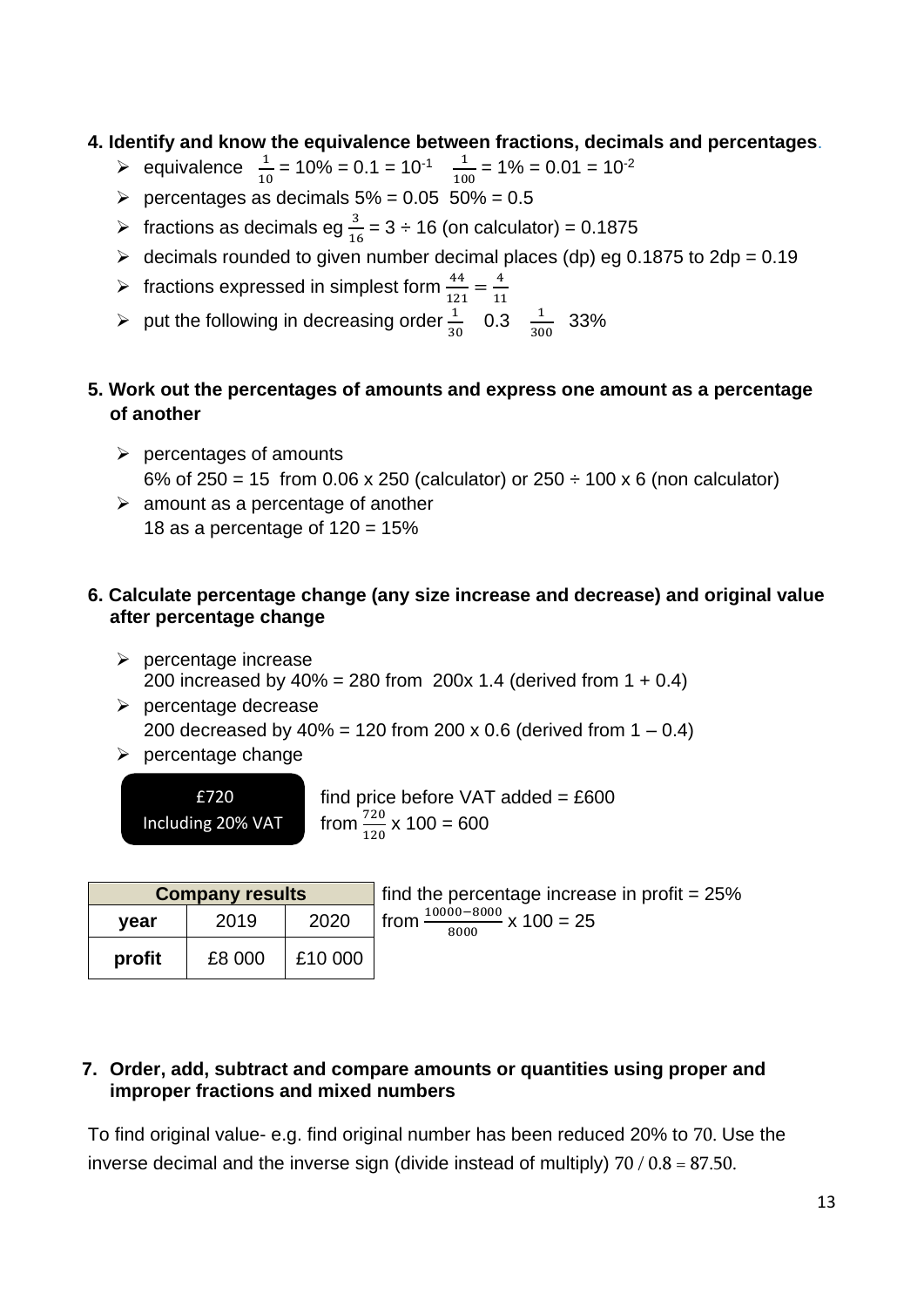Must know how to find the size of angles in a regular shape. Formula for external angles is 360/ n. n= number of sides

Minus this number from 180° to find internal angles.

Should be able to convert harder fractions with calculator, e.g.

Millionth 10<sup>-6</sup> (0.000001), billionth 10<sup>-9</sup> (0.000000001) trillionth 10<sup>-12</sup> (0.000000000001)

To find original value- e.g. find original number has been reduced 20% to 70. Use the inverse decimal and the inverse sign (divide instead of multiply)  $70 / 0.8 = 87.50$ .

Proper fractions- greater than 0 but less than 1, e.g. 3/4.

Improper fractions- greater than 1, e.g. 4/3

Mixed numbers- e.g.  $4/3$  would = 1  $1/3$ 

**Example** (order fractions)- order (smallest to largest)- 1/2, 7/3, 1 1/3, 9/2, 1/5

**Answer** 1/5, ½, 1 1/3, 7/3, 9/2.

**Example** (adding/subtracting) - 1 5/7 – 3/8. Make them the same denominator: 12/5 – 3/8 i.e. 96/40 – 15/40 = 81/40 or 2 1/40.

#### **8. Express one number as a fraction of another.**

Evaluate the size of one number compared to another, e.g, 2 is 1/10 of 20.

**Example** what fraction of 250 is 50?

#### **Answer** 1/5

Must to able to give fractions in the simplest form, e.g 20/240 is 1/12.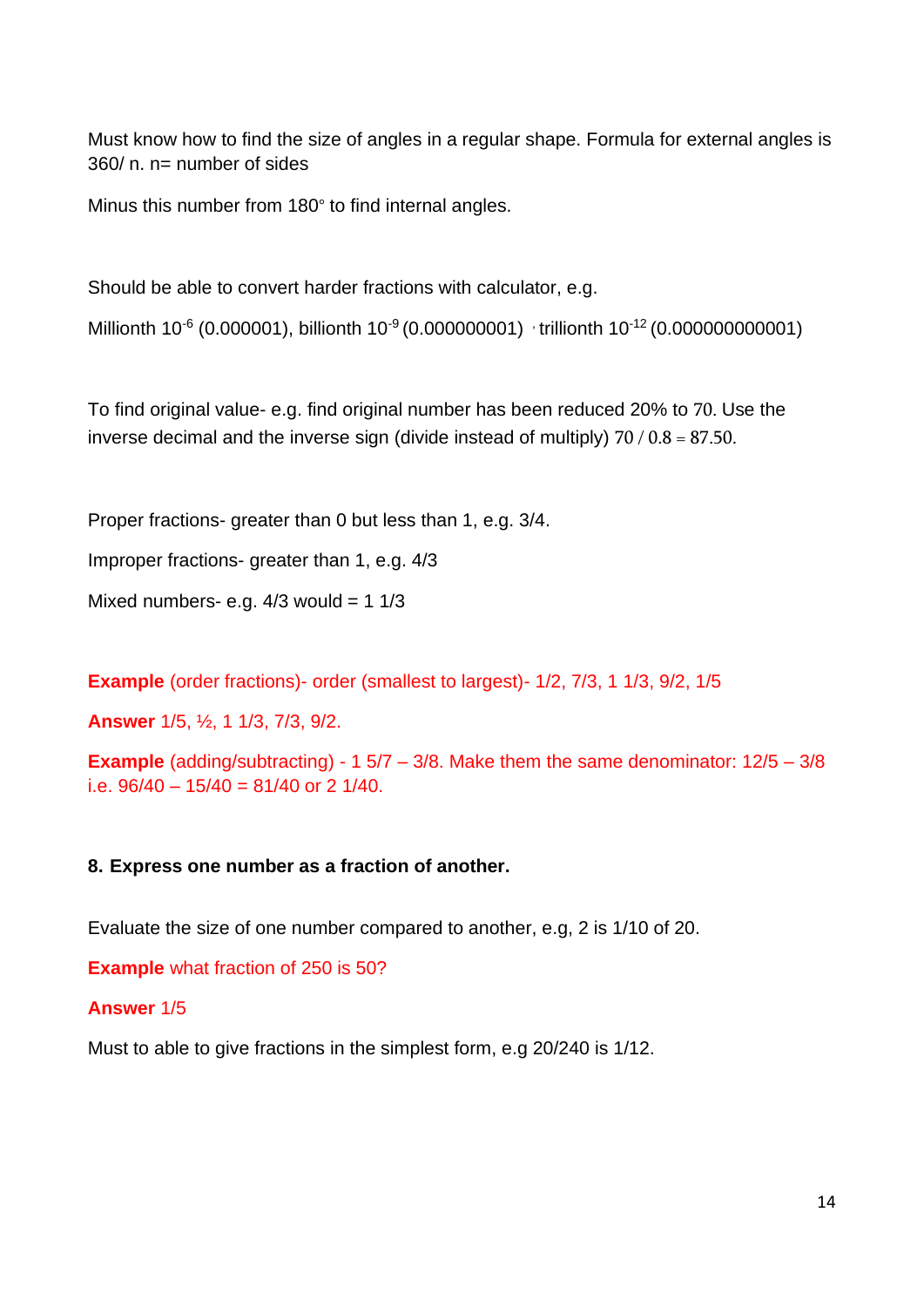#### **9. Order, approximate and compare decimals**.

Must be able to approximate decimals from fractions, e.g.  $\frac{1}{4}$  is 0.25 and from percentages, e.g 15% is 0.15.

Find one number as a decimal of another, e.g, 20 is 0.5 of 100.

**10. Add, subtract, multiply and divide decimals up to 3 decimal places Example** (add/ subtract)- 0.65 + 0.345 = 0.995

 $0.735 - 0.21 = 0.525$ 

**Example** (multiply/ divide)-  $0.5/0.125 = 4$ 

 $0.6x$   $0.18 = 0.108$ 

#### **11. Understand and calculate using ratios, direct proportion and inverse proportion.**

Direct proportion- as one number increases, the other increases proportionally. Use the equation  $y = kx$ .

**Example** y and x are directly proportional when  $y = 125$  and  $x = 40$ . What does y equal when  $x=20$ ?

#### **Answer**

 $125 = k40.$ 

 $125/40 = 3.125 = k$ 

 $y = 20 \times 3.125 = 62.5$ 

Inverse proportion- as one number increases, the other decreases. Use the equation  $y =$ k/x

**Example** y and x are inversely proportional when  $y = 30$  and  $x = 100$ . What does x equal when  $v = 90$ ?

#### **Answer**

 $30 = k/100$ 

 $30x100 = 3000 = k$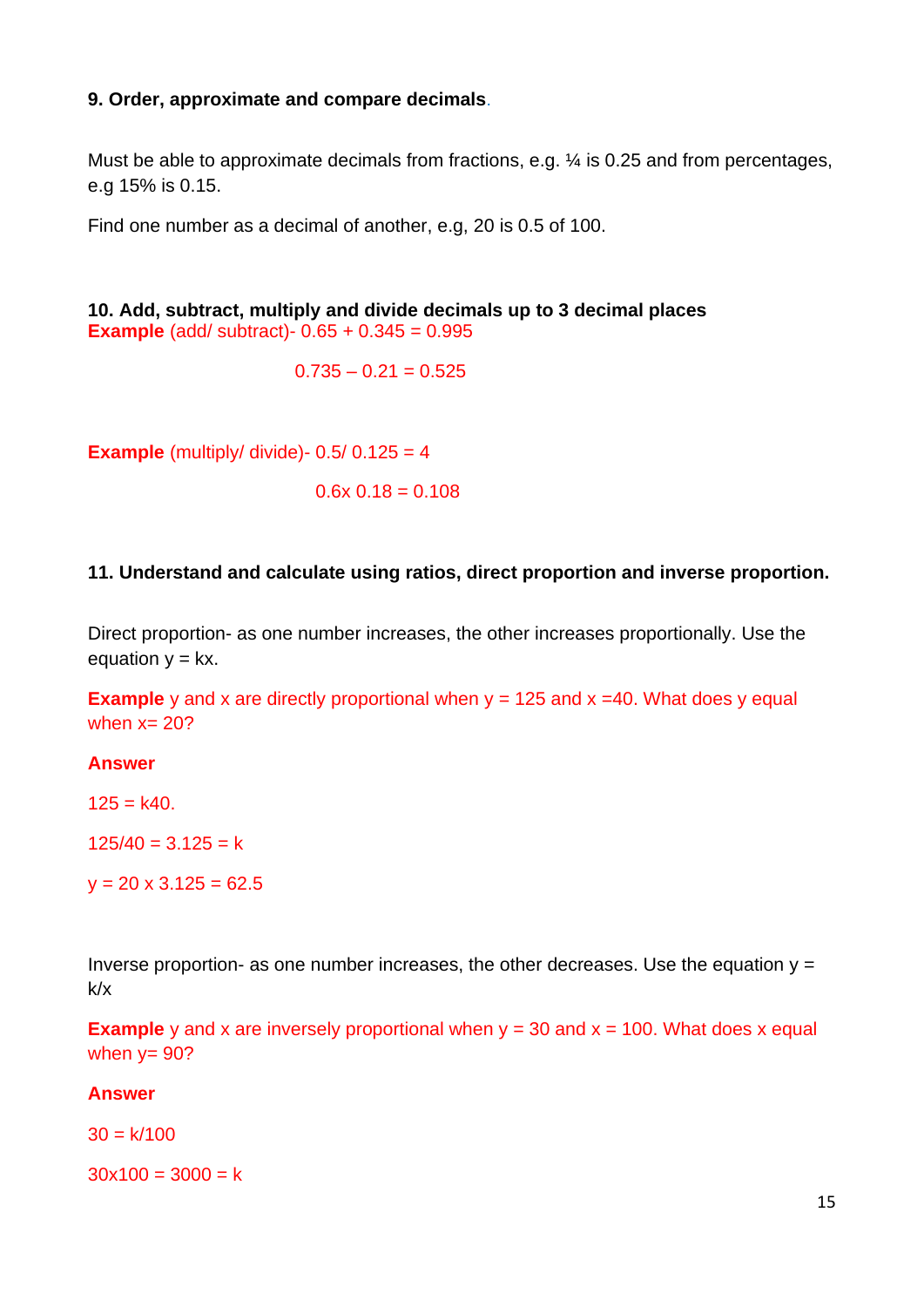$90 = 3000/x$ 

 $3000/90 = 33.3.$ 

Should be able to simplify a ratio, e.g  $4:8 = 1:2$ 

Should be able to use a ratio to calculate amounts.

**Example** Lily has £36. The money Mathilda and Lily have is split in the ratio 6:13. How much money does Mathilda have?

**Answer** ₤36 / 6 = ₤6.

#### **12.Follow the order of precedence of operators using indices**.

When working through a mathematical equation, it is an order that must be followed for the operations.

- 1. Exponentiation and roots (e.g.  $x^2$  or  $\sqrt{x}$ )
- 2. Multiplication or division
- 3. Addition of subtraction

This is followed unless brackets are used.

**Example**  $3^4$  + 7 x 3 - 9

**Answer**  $(3^4) + (7 \times 3) - 9 =$ 

 $81 + 21 - 9 = 93$ 

#### **13.Calculate amounts of money, compound interest, percentage increases, decreases and discounts tax and simple budgeting**

Compound interest- the accumulated interest over a period of time (interest is added to each new amount). Use the formula new amount  $=$  original amount x interest<sup>time elapsed.</sup>

**Example** John put £5000 in a bank and earns 1.5% interest on it each year. How much will he have after 5 years?

**Answer** 5000 x 1.015<sup>5</sup> = ₤5386.42

Percentage increase/ decrease of money following a discount or added tax.

300 increased by  $30\% = \text{\pounds}300 \times 0.3 = \text{\pounds}90$ .  $\text{\pounds}300 + \text{\pounds}90 = \text{\pounds}390$ .

To decrease £300 by 30%, multiply £300 x  $0.3 = £90$ . £300 - £90 = £210.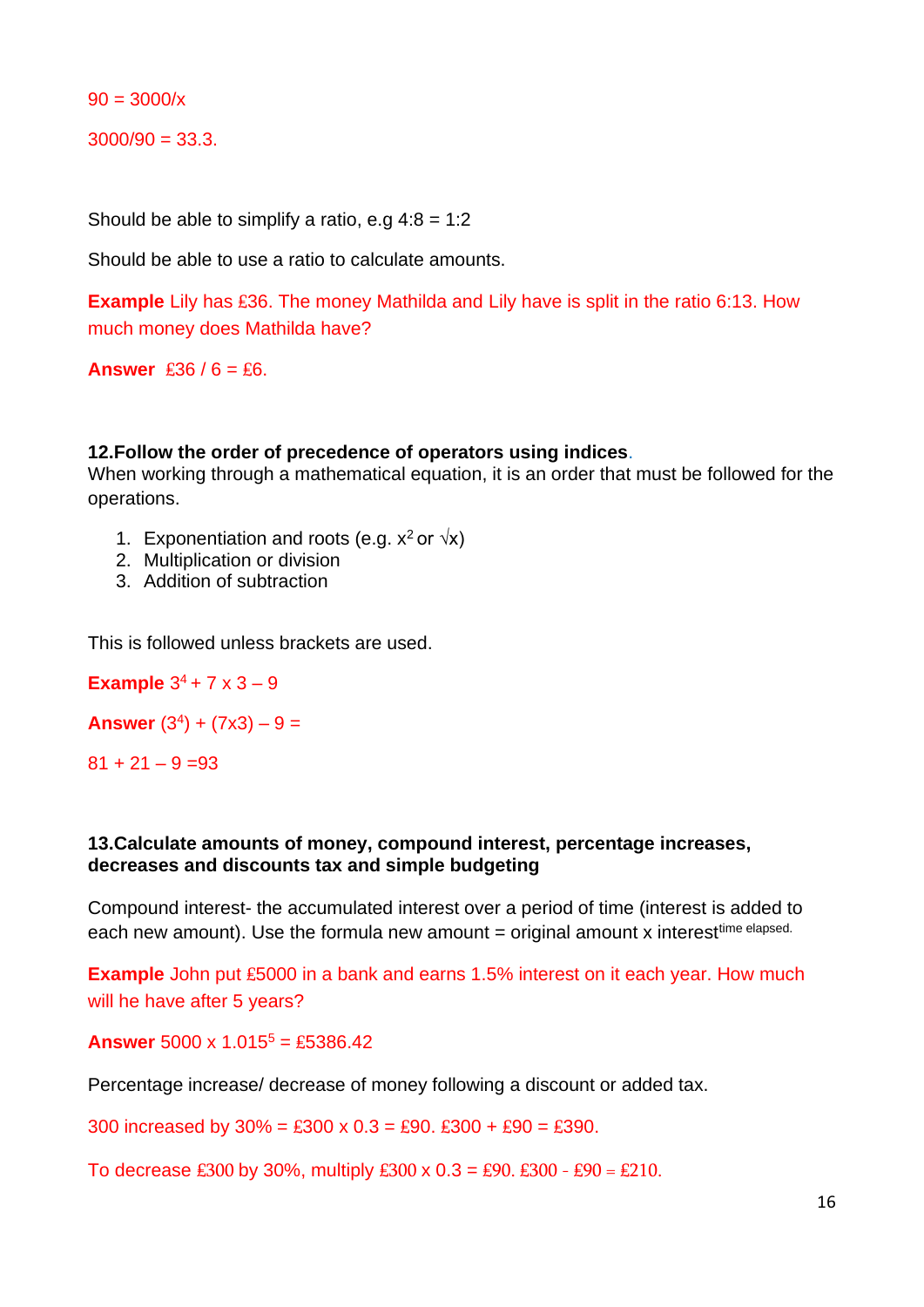Discount tax- calculating the initial value of an item, using the inverse sign (divide) and the inverse decimal.

**Example** A t-shirt has been reduced by 30% so it now costs £63. What was the original amount?

**Answer** sales price = 70% of original price

₤63 / 0.7 = ₤90

**14. Convert between metric and imperial units of length, weight and capacity using a) a conversion factor and b) a conversion graph**

**15. Calculate using compound measures including speed, density and rates of pay**

**16. Calculate perimeters and areas of 2-D shapes including triangles and circles and composite shapes including non-rectangular shapes (formulae given except for triangles and circles)** 

# **17. Use formulae to find volumes and surface areas of 3-D shapes including cylinders (formulae to be given for 3-D shapes other than cylinders)**

 $\triangleright$  know how to substitute into and calculate with given formulae formulae will be **given** for 3-D shapes **except** cuboids and cylinders

eg 
$$
V = \frac{LBH}{3}
$$
 or  $V = \frac{1}{3}LBH$  for volume of tetrahedron (4-sided pyramid)

$$
A = 4\pi r^2
$$
 for  
\nscale  
\ne  
\nhig  
\nht

 $V = \frac{4\pi r^2}{r^2}$  $rac{\pi r^2}{3}$  or  $V = \frac{4}{3}$  $\frac{4}{3}\pi r^2$  for volume of sphere

 $A = 4\pi r^2$  for surface area of sphere

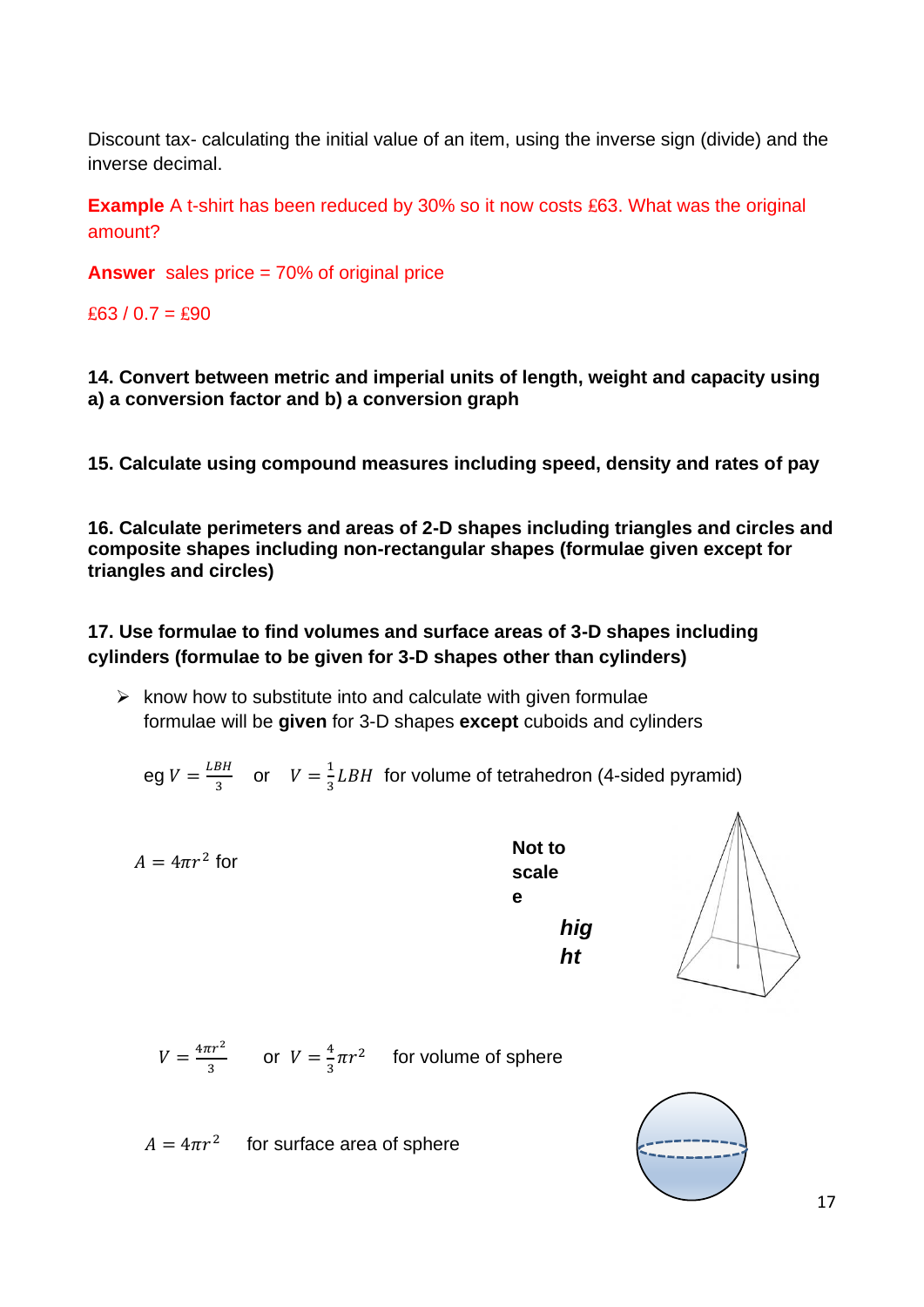$\triangleright$  value for pi ( $\pi$ ) often given in question and should be used. If value not given, candidates may use any from  $\pi = \frac{22}{7}$  $\frac{22}{7}$   $\pi = 3.14$   $\pi = 3.142$  or  $\pi$  value from calculator



**18. Calculate actual dimensions from scale drawings and create a scale diagram given actual measurements**

**19. Use coordinates in 2-D, positive and negative, to specify the positions of points**

**20. Understand and use common 2-D representations of 3-D objects** 

**21. Draw 3-D shapes to include plans and elevations** 

## **22. Calculate values of angles and/or coordinates with 2-D and 3-D shapes**

- $\triangleright$  calculate with reference to standard angles: right angle 90 $\degree$ ; straight line 180 $\degree$ ; point 360⁰
- ➢ calculate with reference to **interior** angles of standard 2-D shapes: triangle 180⁰; quadrilateral (4sides – 2) x 180 = 360 $^{\circ}$ ; pentagon (5sides – 2) x 180 = 540 $^{\circ}$ ; hexagon (6sides  $- 2$ ) x 180 = 720 $^{\circ}$
- $\triangleright$  calculate with reference to parallel lines

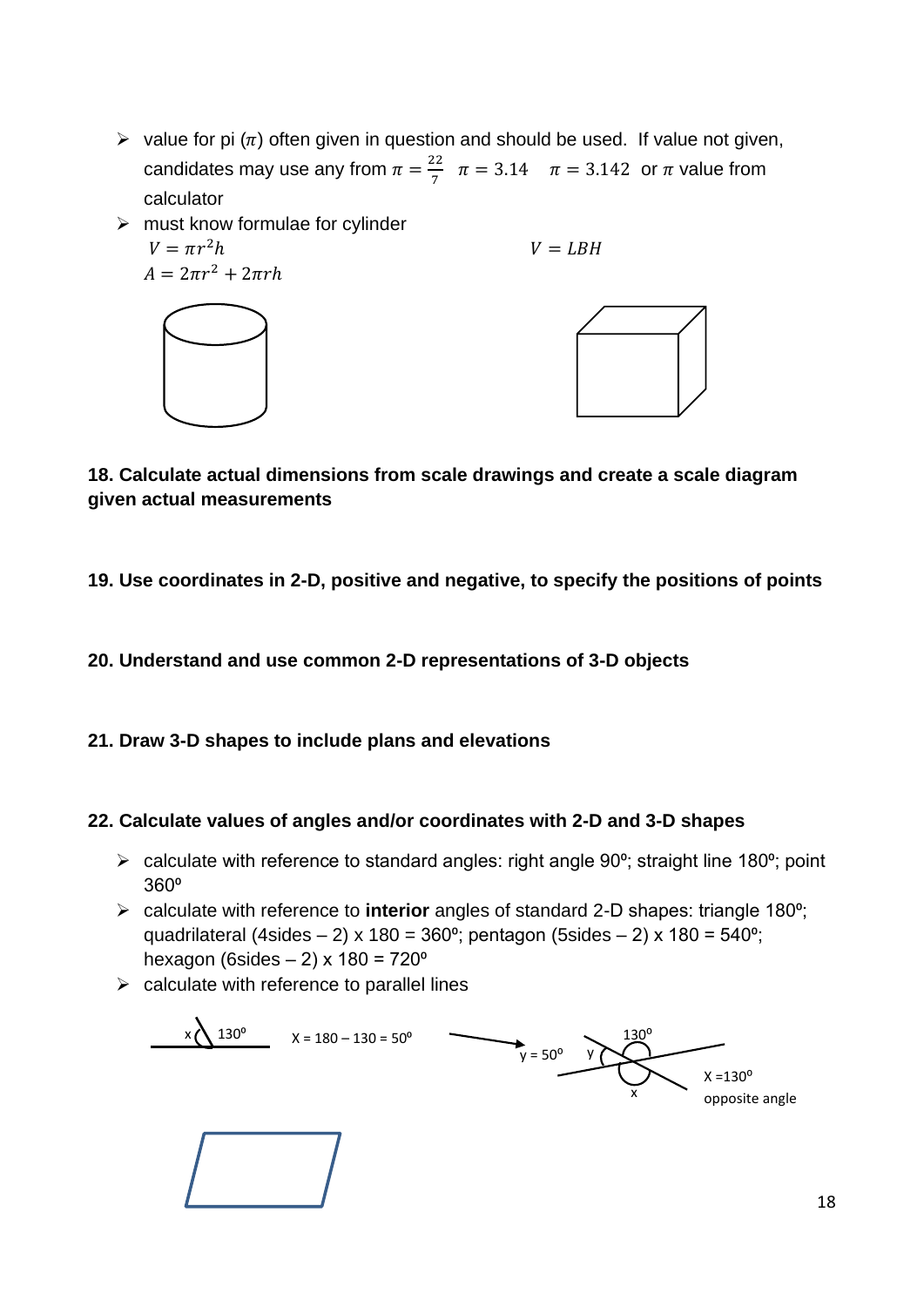➢ identify coordinates read horizontal axis (x) before vertical axis (y)



find coordinate that makes right angle triangle



| x 5,3     |
|-----------|
| or -5, -4 |

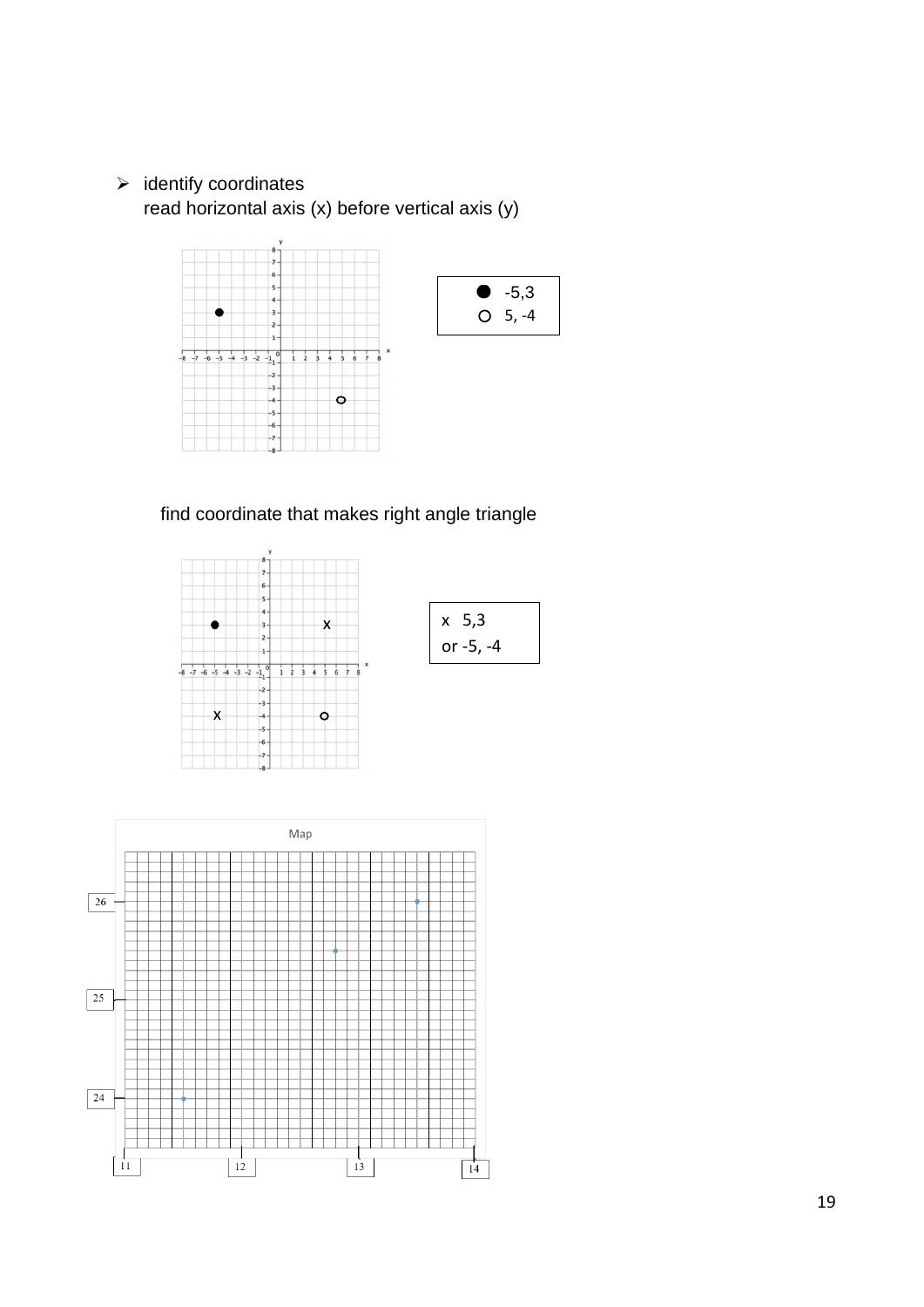# **23. Calculate the median and mode of a set of quantities**

Median- the middle value of a range of values, e.g. the median of 1, 5,  $(7)$ 8, 10.

**Answer** 7 would be the median.

Mode- the number that appears most often from a range of values., e.g. the mode of 1, 6,  $6, 7, 7, 7, 8, 10.$ 

**Answer** 7 would be the mode.

Mean- the mean is the average number from a range of values, e.g. 1, 5, 9, 13, 27.

**Answer** Mean would be 1+5+9+13+27 = 55. 55/ 5 = 11.

### **24. Estimate the mean of a grouped frequency distribution from discrete data**

 $\triangleright$  find mean from grouped data in table or chart

eg find the mean number of goals scored in each match



| Goals<br>scored<br>(x) |   | Frequency<br>(ie number<br>of times) | Calculate fx |                     |
|------------------------|---|--------------------------------------|--------------|---------------------|
|                        | X | З                                    | $= 0$        |                     |
|                        | х | 5                                    | $=4$         | $mean =$            |
| ⌒                      |   |                                      | $=18$        | $51 \div 25 = 2.04$ |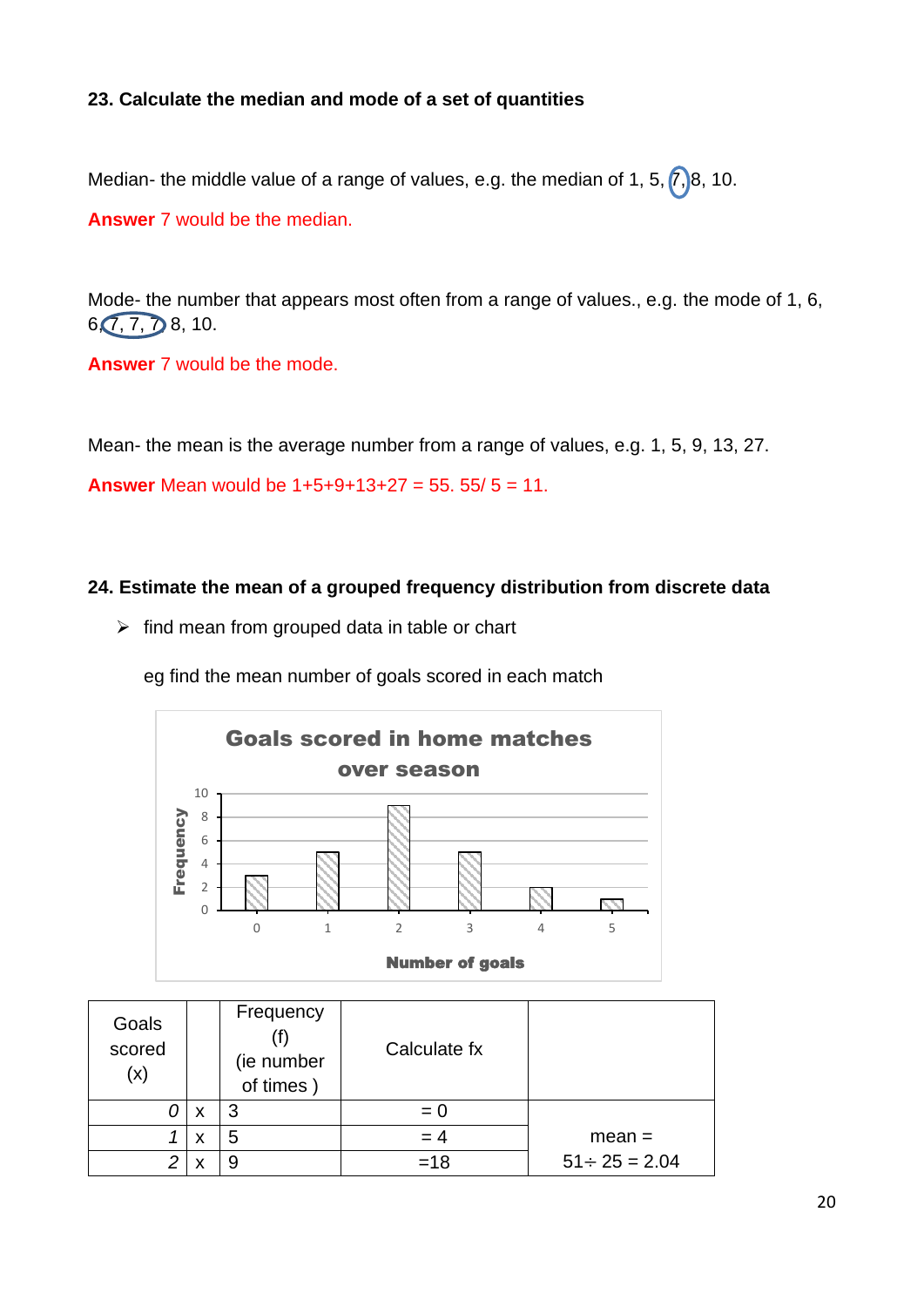|                           | Ð  | $=15$ | (goals per match) |
|---------------------------|----|-------|-------------------|
|                           |    | ظ=    |                   |
|                           |    | ≔ກ    |                   |
| 6 or more $\vert x \vert$ |    |       |                   |
|                           | 25 |       |                   |

#### **25. Use mean, median, mode and range to compare 2 sets of data.**

Median- the middle value of a range of values, e.g. the median of 1, 5,  $\binom{7}{1}$  8, 10. 7 would be the median.

Mode- the number that appears most often from a range of values., e.g. the mode of 1, 6,  $6, 7, 7, 7, 8, 10. 7$  would be the mode.

Mean- the mean is the average number from a range of values, e.g. 1, 5, 9, 13, 27. Mean would be  $1+5+9+13+27 = 55.55/5 = 11.$ 

Range- the difference between the highest and lowest values. E.g, 2, 5, 8, 19, 33. Range is 33-2 = 31.

Should be able to calculate any of these 4 from two tables and compare them to find which data is better, more suitable, gives higher/ lower values, etc.

## **26. Work out the probability of combined events including the use of diagrams and tables including two-way tables**

Work out the probability of the events as fractions and multiply them together to find the combined probability. This can be shown in a table with two columns showing the individual probabilities.

**Example** the probability a person will be late on Sunday is 1/8. The probability they will be late on Monday is 6/15. What is the probability the person will be late on both days?

**Answer** 1/8 x 6/15 = 6/120 = 1/20.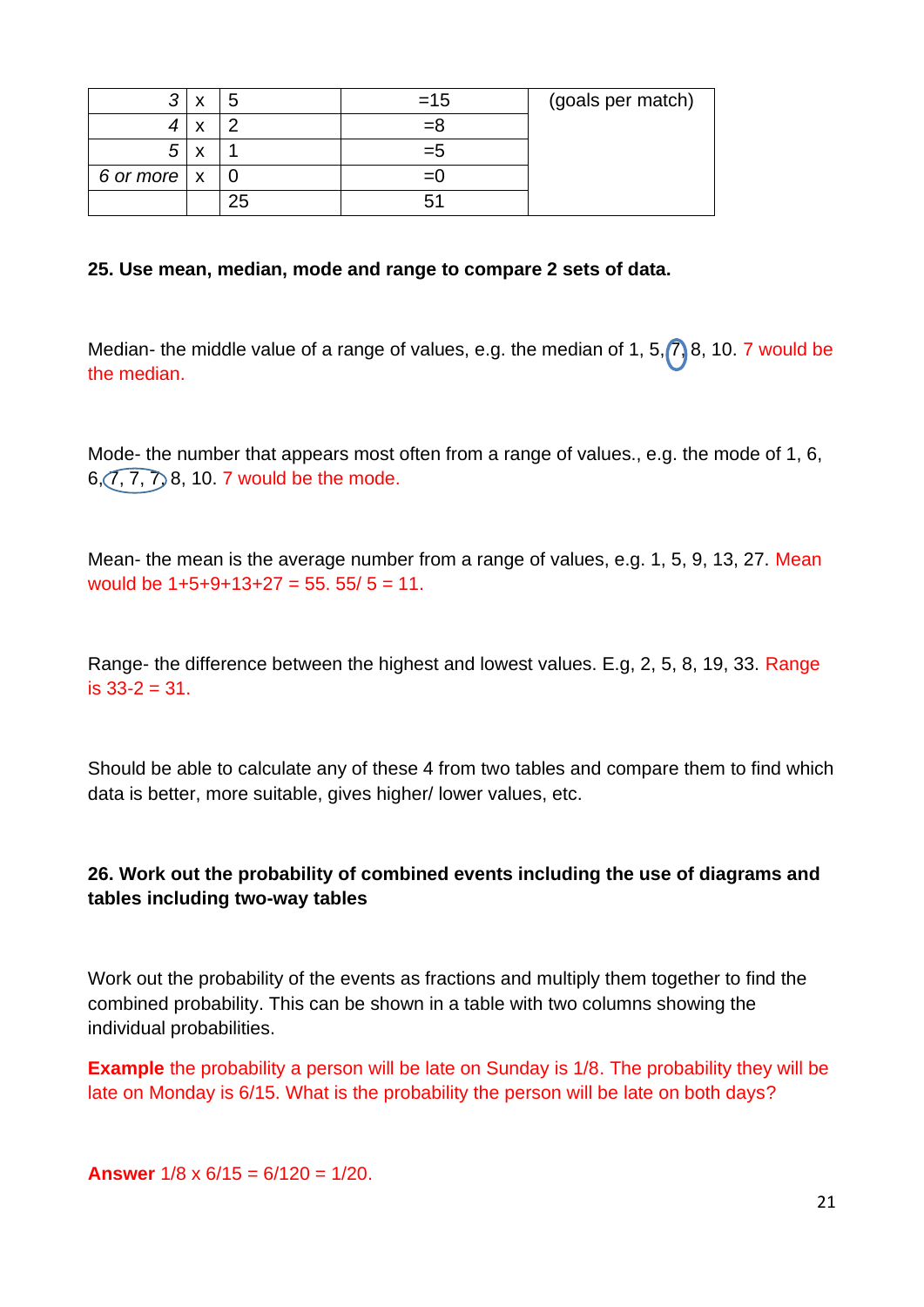# **27. Express probabilities as fractions, decimals and percentages**

**Example** 10 people play tennis. 40 people play sport. What percentage, decimal and fraction of the people who play sport play tennis?

### **Answer**

Fraction-  $10/40 = \frac{1}{4}$ 

Percentage- 25%

Decimal- 0.25

# **28. Draw and interpret scatter diagrams and recognise positive and negative correlation**

Should be able to draw and label a scatter diagram and analyse one, e.g. read off values, find percentages, etc.

Recognise positive correlation- e.g. as the x axis increases the y axis increases.

Recognise negative correlation- e.g. as the x axis increases, the y axis decreases.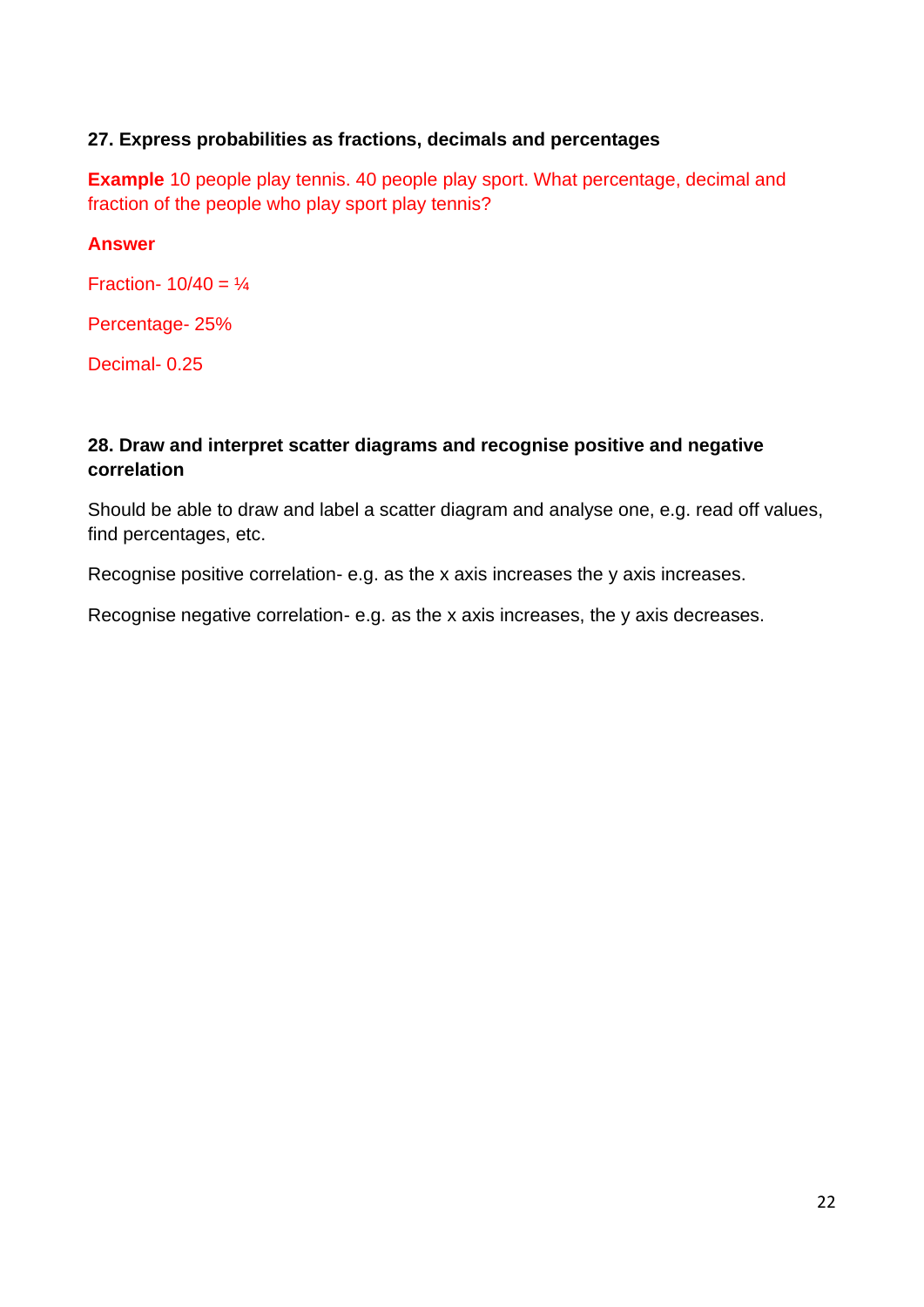#### **Appendix 2 Test specification 4748-120 and 4748-220**

| <b>Total 60 marks</b><br>Time 1 hour 45 minutes (Section 1 - 25 minutes, Section 2 - 1 hour 20 minutes) |                       |                            |                             |                                     |                                    |  |
|---------------------------------------------------------------------------------------------------------|-----------------------|----------------------------|-----------------------------|-------------------------------------|------------------------------------|--|
|                                                                                                         | <b>Total</b><br>marks | <b>Calculator</b><br>(75%) | Non-<br>calculator<br>(25%) | <b>Underpinning</b><br>skills (25%) | <b>Problem</b><br>solving<br>(75%) |  |
| <b>Section 1</b><br>Non-<br>calculator                                                                  | 15                    | 0                          | 15                          | 10                                  | 5                                  |  |
| <b>Section 2</b><br><b>Calculator</b>                                                                   | 45                    | 45                         | 0                           | 5                                   | 40                                 |  |
| <b>Totals</b>                                                                                           | 60                    | 45                         | 15                          | 15                                  | 45                                 |  |

# **Level 2 Subject Content Coverage**

23-25 of the 28 numbered content statements must be covered in each assessment version (ie 82-89%)

(need at least 75% of numbered SCS from each content area)

100% of numbered statements must be covered over every three assessment versions

Must meet 100% of the problem-solving bullet points across the test All problem solving questions should contain attriutes A and C.